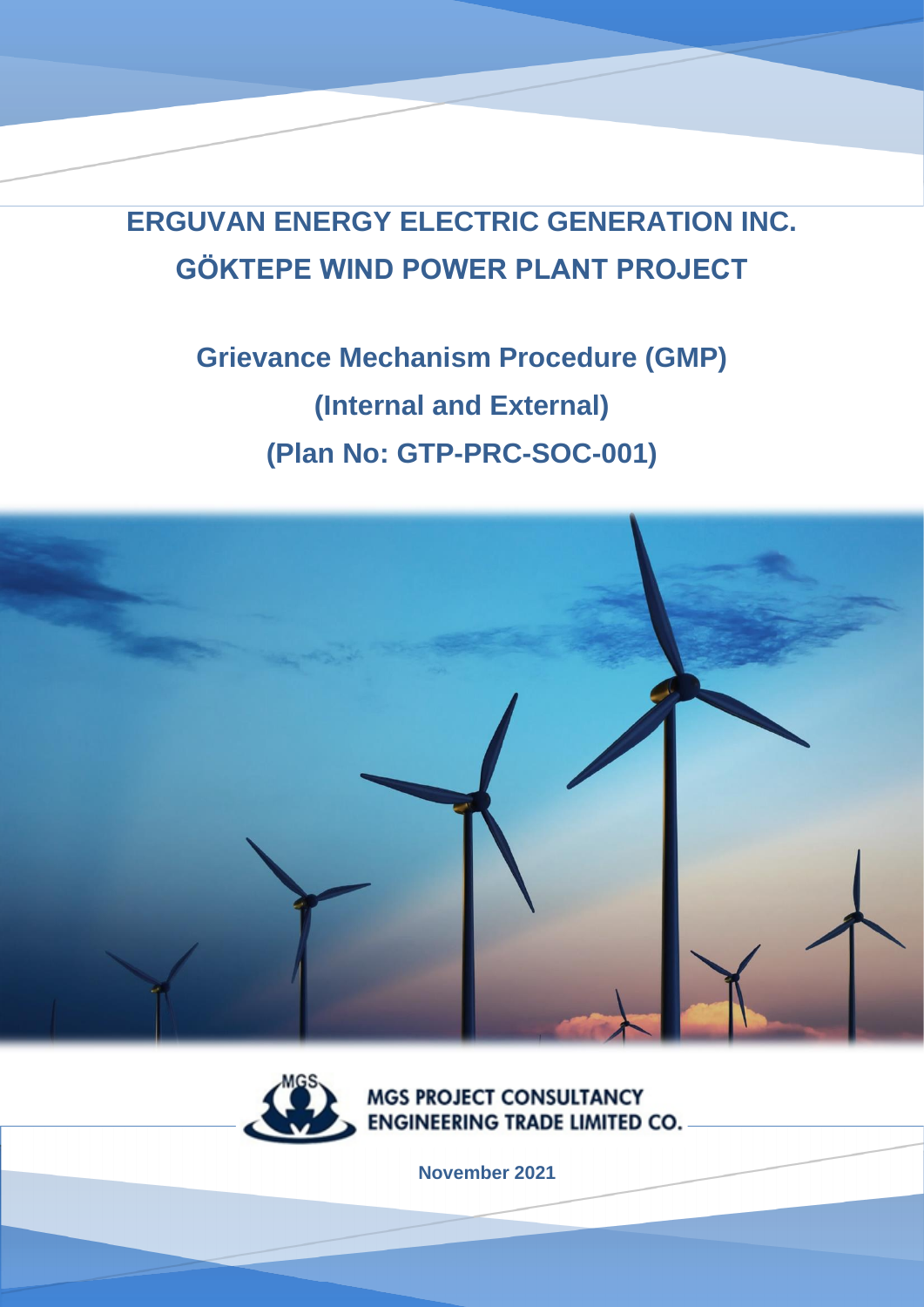

# **Table of Contents**

| 1              |  |
|----------------|--|
| 1.1            |  |
| 1.2            |  |
| 1.3            |  |
| 1.4            |  |
| 1.5            |  |
| $\overline{2}$ |  |
| 2.1            |  |
| 2.2            |  |
| 3              |  |
| 3.1            |  |
| 3.2            |  |
| 3.3            |  |
| 3.4            |  |
| 3.4.1          |  |
| 3.4.2          |  |
| 4              |  |
| 4.1            |  |
| 4.1.1          |  |
| 4.2            |  |
| 4.2.1          |  |
| 4.2.2          |  |
| 4.2.3          |  |
| 4.2.4          |  |
| 4.2.5          |  |
| 4.2.6          |  |
| 5              |  |
| 5.1            |  |
| 5.2            |  |
| 5.3            |  |
| 6              |  |
| 6.1            |  |
| 6.2            |  |
| 7              |  |
| 7.1            |  |
| 7.2            |  |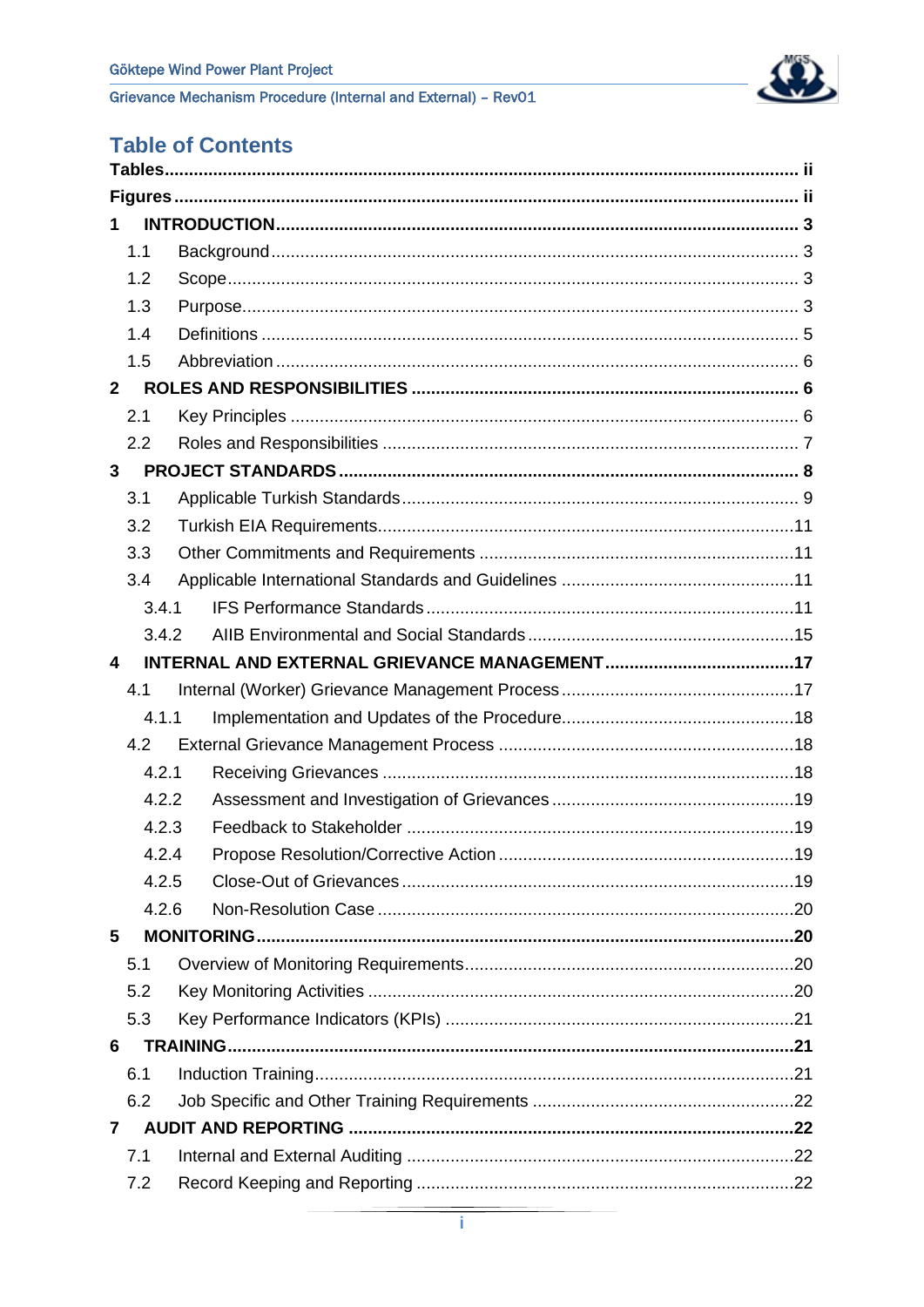Göktepe Wind Power Plant Project



Grievance Mechanism Procedure (Internal and External) – Rev01

# <span id="page-2-0"></span>**Tables**

# <span id="page-2-1"></span>**Figures**

|  | Figure 4-1. Processes of Internal and External Grievance Management 17 |  |
|--|------------------------------------------------------------------------|--|
|  |                                                                        |  |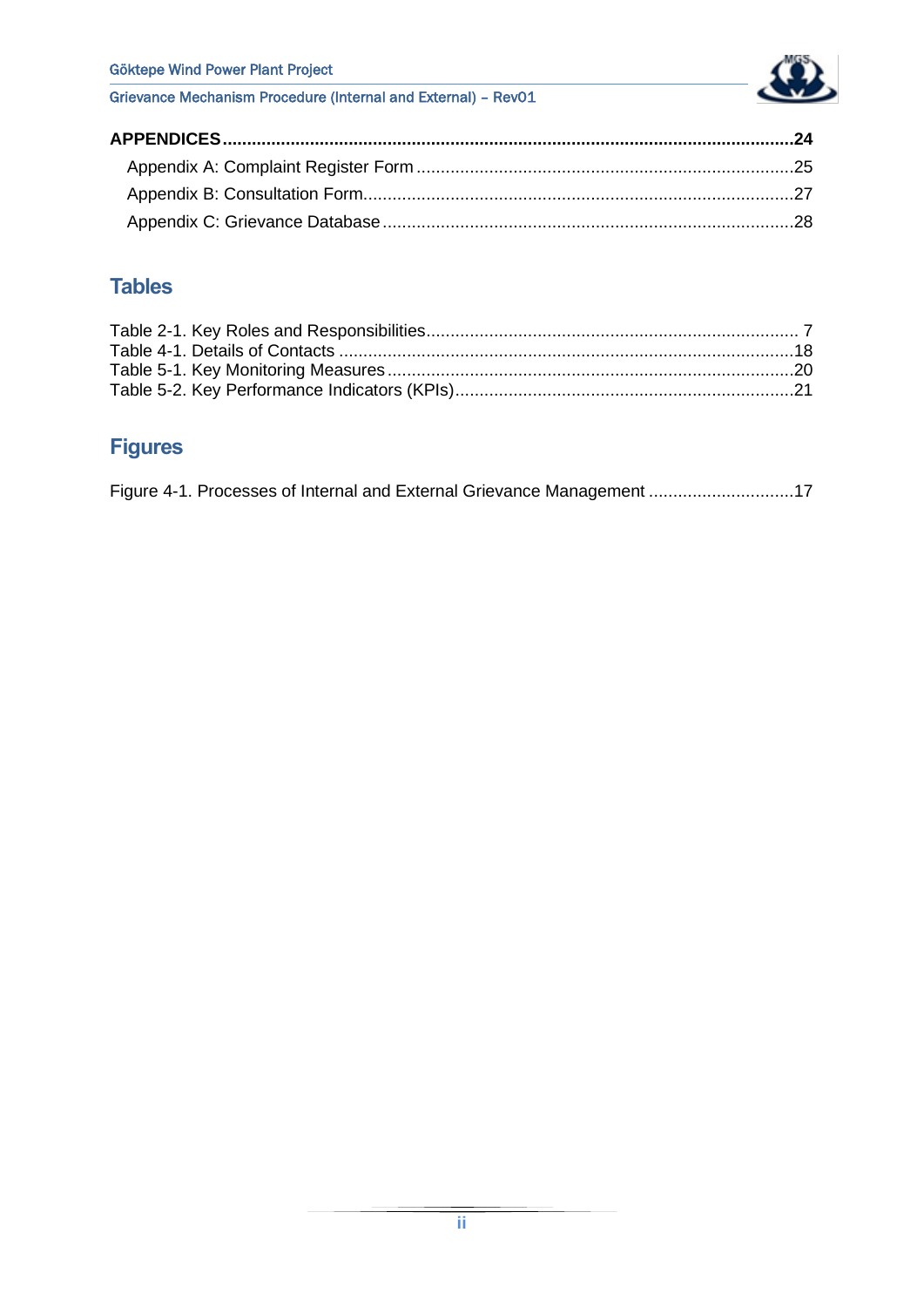

## <span id="page-3-0"></span>**1 INTRODUCTION**

This Grievance Mechanism Procedure (Internal and External) Plan is prepared for Göktepe Wind Power Plant to fulfill the required studies to evaluate the Environmental and Social Impacts of the Project according to the IFC Performance Standards ("PSs") and AIIB Environmental and Social Standards ("ESSs"). The reference number of this Plan is GTP-PRC-SOC-001.

#### <span id="page-3-1"></span>**1.1 Background**

Göktepe Wind Power Plant (WPP) Project, hereinafter called "the Project", is planned to be established and operated within the borders of Yalova Province, Armutlu District. Erguvan Enerji Elektrik Üretim A.Ş. ("Erguvan Energy") is the owner of the Project. The Project consists of the implementation of 32 turbines with an installed capacity of 112 MWm / 110 MWe. The Project will be producing 385,000,000 kWh of electrical energy annually.

#### <span id="page-3-2"></span>**1.2 Scope**

This document outlines the grievance mechanism procedure which is applied to all internal direct and indirect workers and external stakeholders. The commitment and approach of the Göktepe WPP Project are on the basis of handling complaints and comments that may arise as a direct or indirect result of the environmental and social performance of the Project. The grievance mechanism is not a replacement for stakeholder engagement activities.

This procedure covers all the grievances raised by internal and external stakeholders, including the activities of contractors. This procedure is a part of the Management Plans developed for the Project and as described in the Environmental and Social Management System. This procedure has overlaps and cross-linkages to the Contractor Management Plan with the reference number of GTP-PLN-SOC-001 and Stakeholder Engagement Plan numbered of GTP-PLN-SOC-002 particularly concerning the contractor's activities.

#### <span id="page-3-3"></span>**1.3 Purpose**

The purpose of this document is to outline the principles of internal and external grievance mechanisms and how to integrate grievance management into business to minimize social risks. The grievance mechanism aims to ensure that all comments and complaints concerning the Project will be considered transparently and the related measures will be taken. The processes and responsibilities of this procedure will be defined for both external stakeholders and internal direct and indirect employees. This procedure is owned by the Social Responsibility Staff of the Project.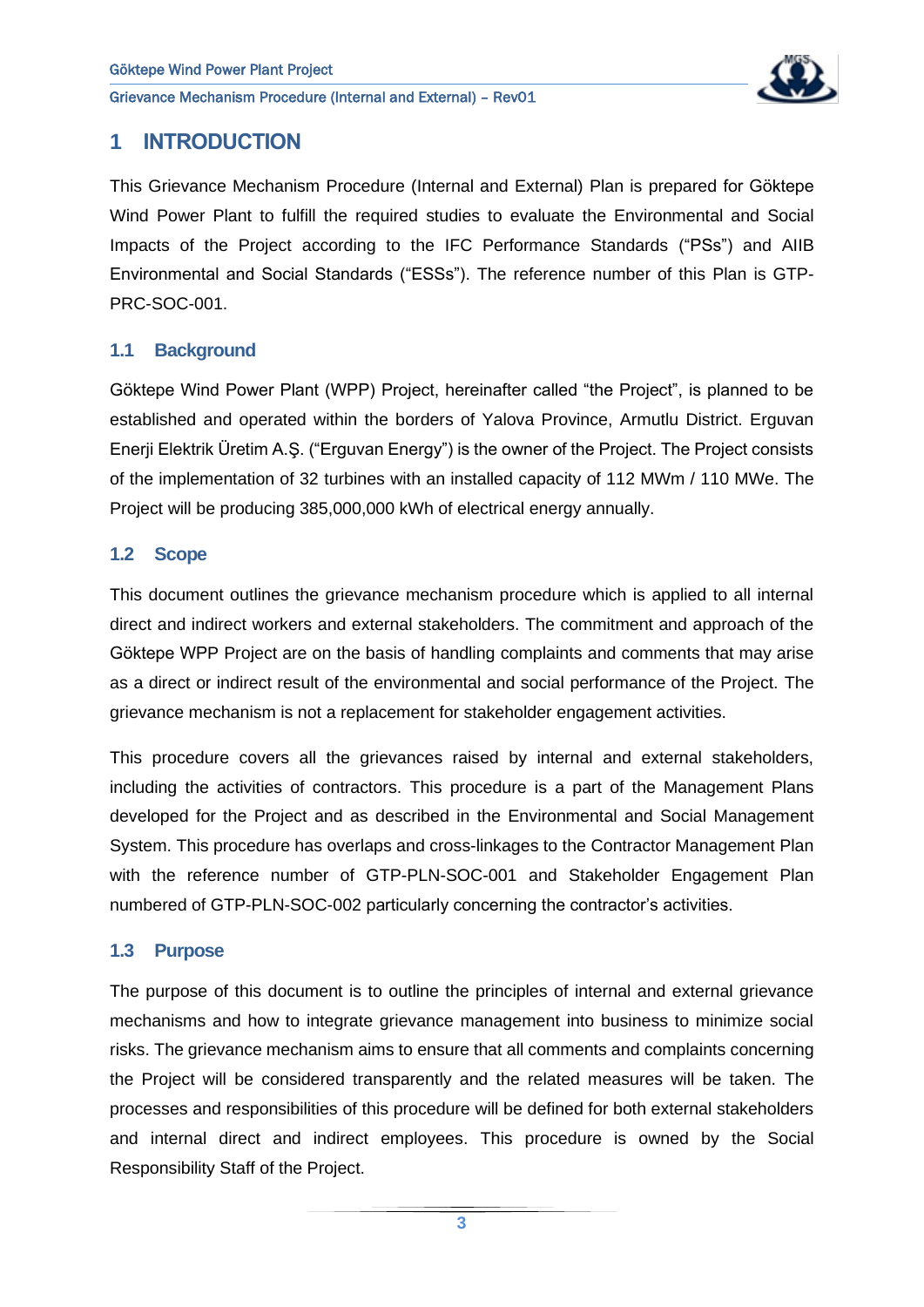

This document aims to identify:

- The scope of grievance mechanism procedure and the applicable management interfaces,
- The definition of roles and responsibilities,
- The applicable project standards, project commitments, operational procedures and guidance relevant to this Procedure,
- Monitoring and reporting procedures, including Key Performance Indicators,
- Training requirements and references for supporting materials and information,
- The procedure for stakeholders and employees to voice their grievances in a timely and transparent manner,
- How to minimize community conflict by systematically addressing grievances

Key risks identified in the ESIA and addressed by this procedure are:

- To provide a channel for workers and external stakeholders to voice their concerns efficiently and transparently,
- To provide a channel for external stakeholder and workers in particular women and illiterate persons to log complaints through engagement activities by Social Responsibility Staff,
- To establish a transparent and mutually respectful relationship with the employees in general,
- To allow for confidential complaints to be raised and addressed by workers,
- To create a culturally acceptable and accessible process to allow employees to raise their issues, concerns, problems, and claims.

This procedure is not limited but can be updated. The procedure will be reviewed on a minimum of a three-monthly basis during construction and commissioning. During steady-state operations, this procedure will be reviewed on an annual basis to determine if there are any changes or updates required to the procedure unless a more frequent update is required to reflect changing project design or procedures. Any requests for changes to this procedure must be addressed to the owner of this procedure and will be subject to appropriate review and approval processes.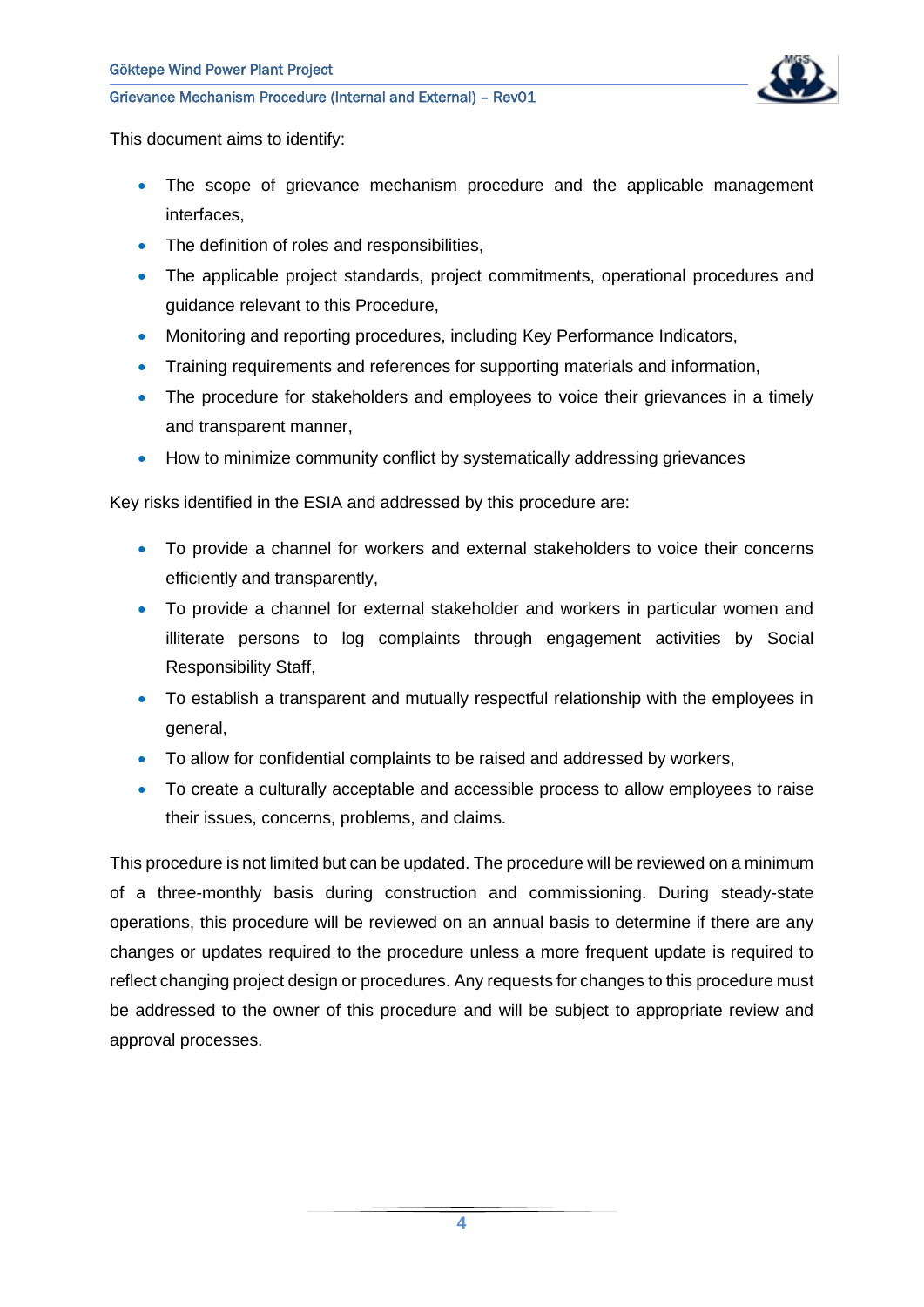

#### <span id="page-5-0"></span>**1.4 Definitions**

**Grievance:** An issue, complaint and/or dispute that has escalated to the point where it requires third party intervention or adjudication to help resolve it. Typically, grievances are thought of as involving the community as a whole and have been unresolved for some time in a formal manner.

**Complaint:** A notification provided by a community member, group or institution to the Project that they have suffered some form of offense, detriment, impairment or loss as a result of business activity and/or contractor behavior.

**Dispute:** A complaint that has not been accepted as valid by one party or the other, whether in part, in total or in the way it is presented, and hence has escalated to involve two-way disagreement.

**Grievance Mechanism:** A formal way that provides a clear and transparent framework for addressing, assessing, and resolving community complaints concerning the performance or behavior of the company, its contractors, or workers.

**Internal Stakeholders:** Groups or individuals within a business who work directly within the business, such as employees and contractors.

**External Stakeholders:** Groups or individuals outside a business who are not directly employed or contracted by the business but are affected in some way from the decisions of the business, such as customers, suppliers, community, NGOs and the government.

**Project Affected People:** Any person who, as a result of the implementation of a project, loses the right to own, use, or otherwise benefit from a built structure, land (residential, agricultural, or pasture), annual or perennial crops and trees, or any other fixed or moveable asset, either in full or in part, permanently or temporarily.

**Vulnerable People:** People who by gender, ethnicity, age, physical or mental disability, economic disadvantage, or social status may be more adversely affected by resettlement than others and who may be limited in their ability to claim or take advantage of resettlement assistance and related development benefits.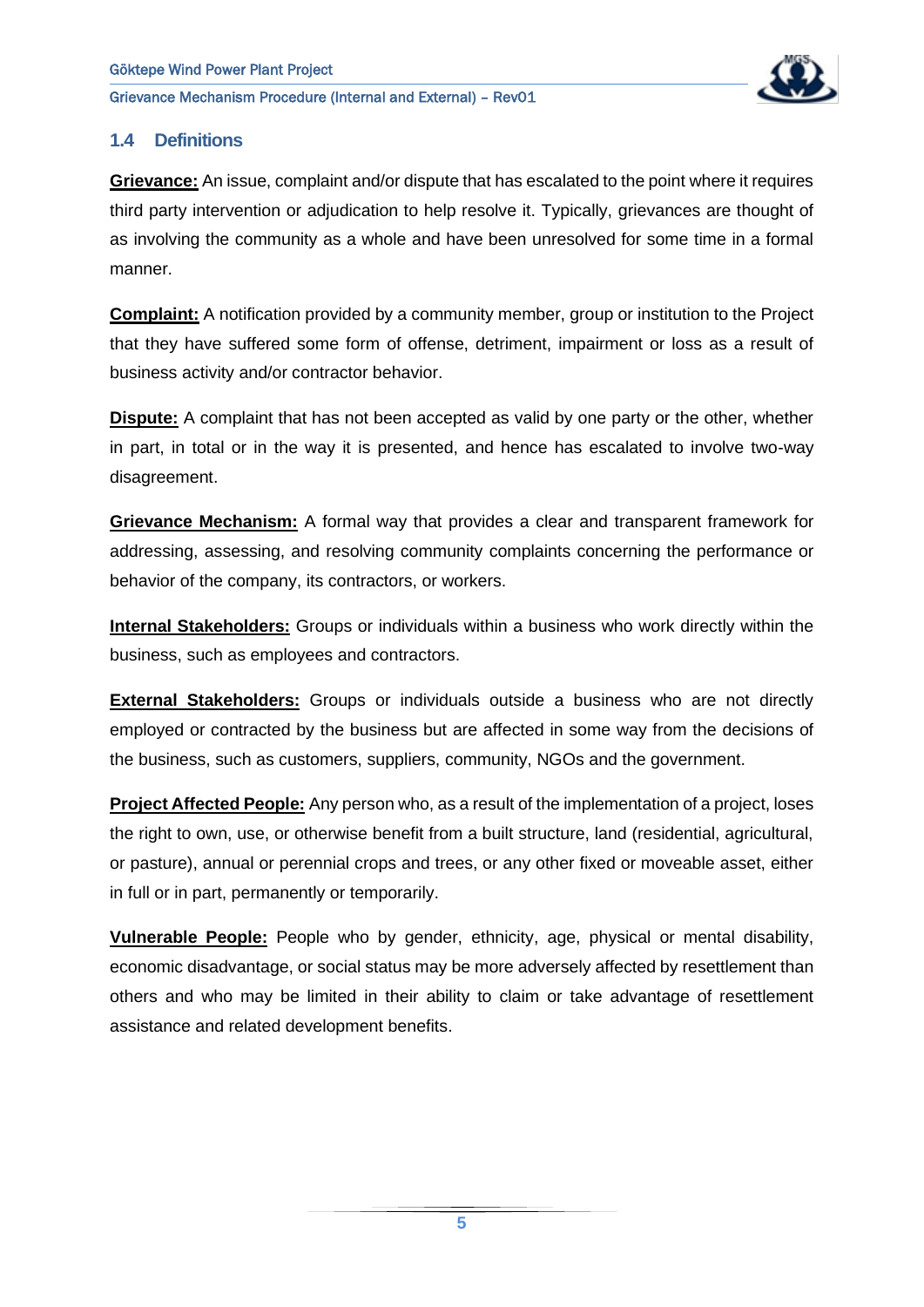

#### <span id="page-6-0"></span>**1.5 Abbreviation**

| <b>AIIB</b>  | Asian Infrastructure Investment Bank                          |  |  |
|--------------|---------------------------------------------------------------|--|--|
| <b>DCS</b>   | Document Control System                                       |  |  |
| <b>EHSS</b>  | Environmental, Health and Safety and Social                   |  |  |
| <b>EIA</b>   | <b>Environmental Impact Assessment</b>                        |  |  |
| <b>ESMP</b>  | Environmental and Social Management Plan                      |  |  |
| <b>ESMPF</b> | <b>Environmental and Social Management Planning Framework</b> |  |  |
| E&S          | <b>Environmental and Social</b>                               |  |  |
| <b>ESF</b>   | <b>Environmental and Social Framework</b>                     |  |  |
| <b>ESP</b>   | <b>Environmental and Social Policy</b>                        |  |  |
| <b>ESS</b>   | <b>Environmental and Social Standard</b>                      |  |  |
| <b>GMP</b>   | Grievance Mechanism Procedure                                 |  |  |
| <b>HS</b>    | Health and Safety                                             |  |  |
| <b>HSE</b>   | Health, Safety, and Environmental                             |  |  |
| <b>IFC</b>   | International Finance Corporation                             |  |  |
| <b>KPI</b>   | Key Performance Indicator                                     |  |  |
| <b>MW</b>    | Megawatt                                                      |  |  |
| <b>NGO</b>   | Non-Governmental Organization                                 |  |  |
| <b>OHS</b>   | Occupational Health and Safety                                |  |  |
| <b>PAP</b>   | <b>Project Affected People</b>                                |  |  |
| <b>PPM</b>   | <b>Public Participation Meeting</b>                           |  |  |
| <b>PS</b>    | Performance Standard                                          |  |  |
| <b>SEP</b>   | Stakeholder Engagement Plan                                   |  |  |
| <b>SRS</b>   | Social Responsibility Staff                                   |  |  |
| <b>WPP</b>   | <b>Wind Power Plant</b>                                       |  |  |

# <span id="page-6-1"></span>**2 ROLES AND RESPONSIBILITIES**

#### <span id="page-6-2"></span>**2.1 Key Principles**

The Internal (Worker) and External Grievance Mechanisms will be implemented by relying on the following key principles for all the Project-related comments, issues, and complaints internally and externally.

- **Transparency:** All the grievances are considered in the scope of the grievance procedure clearly and understandably.
- **Impartiality:** A fair and equal grievance procedure will be applied for every complaint or concern submitted by individuals or as a community.
- **Confidentiality:** Anonymous complaints can be submitted and resolved. Raising a complaint will not require personal information or physical presence.
- **Accessibility:** All employees and stakeholders can raise a comment or submit a grievance easily.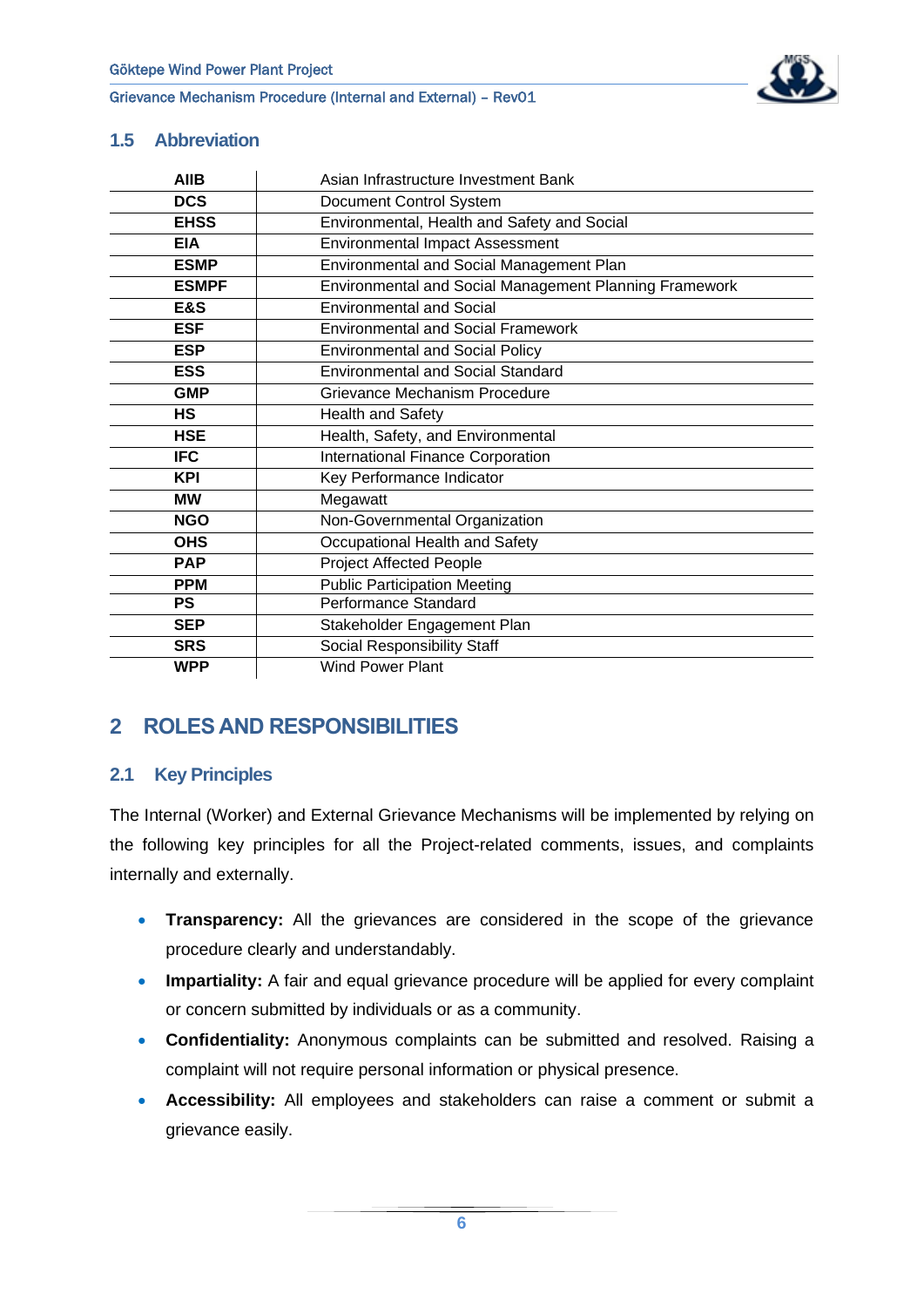

• **Culturally Appropriate:** A complaint or an issue raised by local communities is considered in the manner of regional concerns and a convenient resolution process will be taken.

#### <span id="page-7-0"></span>**2.2 Roles and Responsibilities**

This section includes an overview of the roles and responsibilities of the grievance mechanism procedure.

| <b>Roles</b>                                                           | <b>Responsibilities</b>                                                                                                                                                                                                                                                                                                                                                                                                                                                                                                                                                                                                                                                                                                                                                                                                                                                                        |
|------------------------------------------------------------------------|------------------------------------------------------------------------------------------------------------------------------------------------------------------------------------------------------------------------------------------------------------------------------------------------------------------------------------------------------------------------------------------------------------------------------------------------------------------------------------------------------------------------------------------------------------------------------------------------------------------------------------------------------------------------------------------------------------------------------------------------------------------------------------------------------------------------------------------------------------------------------------------------|
| <b>General Manager</b>                                                 | Ensuring that this procedure is implemented properly,<br>$\bullet$<br>Providing necessary resources for the implementation of the<br>$\bullet$<br>procedure                                                                                                                                                                                                                                                                                                                                                                                                                                                                                                                                                                                                                                                                                                                                    |
| <b>Management</b><br>Representative /<br><b>Operational Manager</b>    | Approval of this Plan and resources required for implementation,<br>Ensuring the Project compliance with the Project Standards and<br>other requirements set out in this Management Plan,<br>Coordinating with parties for implementation of the procedure.<br>$\bullet$                                                                                                                                                                                                                                                                                                                                                                                                                                                                                                                                                                                                                       |
| <b>Health Safety and</b><br><b>Environment (HSE)</b><br><b>Manager</b> | Supporting SRS on the first evaluation of the relevance of<br>$\bullet$<br>grievances collected,<br>Ensuring that all site staff, including Subcontractors worker's<br>complaints process and resolutions, comply with this Procedure,<br>Conducting internal audits/site audits,<br>Providing answers to the OHS, environment and social<br>۰<br>grievances raised by employees, the local community and local<br>institutions,<br>Helping SRS for keeping the record of the complaints/<br>suggestions in the Grievance Database with details,<br>Evaluating in compliance with laws, regulations and Project<br>requirements with legal departments,<br>Informing to workers about contract details and legal rights,<br>Determining and provides the necessary training materials for<br>employees<br>Participating and supports the audits that will be done by third-<br>party auditors. |

#### <span id="page-7-1"></span>*Table 2-1. Key Roles and Responsibilities*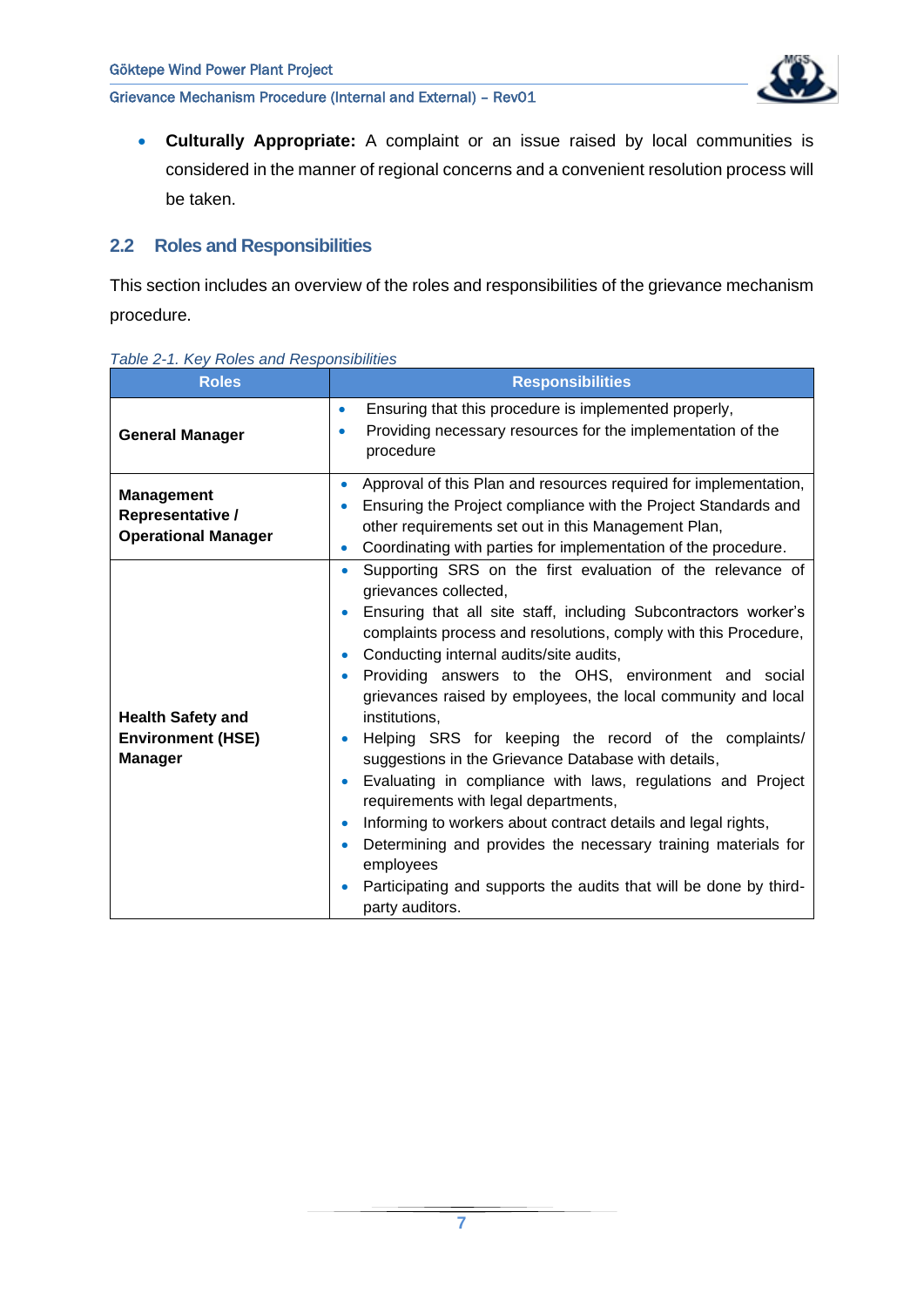

| <b>Roles</b>                                  | <b>Responsibilities</b>                                                                                                                                                                                                                                                                                                                                                                                                                                                                                                                                                                                                                                                                                                                                                                                                                                                                                                                                                                                                                                                                                                                                                                                                                                                                                                                                                                                                                                                                                                                                                                                                                                                                                                      |
|-----------------------------------------------|------------------------------------------------------------------------------------------------------------------------------------------------------------------------------------------------------------------------------------------------------------------------------------------------------------------------------------------------------------------------------------------------------------------------------------------------------------------------------------------------------------------------------------------------------------------------------------------------------------------------------------------------------------------------------------------------------------------------------------------------------------------------------------------------------------------------------------------------------------------------------------------------------------------------------------------------------------------------------------------------------------------------------------------------------------------------------------------------------------------------------------------------------------------------------------------------------------------------------------------------------------------------------------------------------------------------------------------------------------------------------------------------------------------------------------------------------------------------------------------------------------------------------------------------------------------------------------------------------------------------------------------------------------------------------------------------------------------------------|
| <b>Social Responsibility Staff</b><br>(SRS)   | Helping Health Safety and Environment (HSE) Manager for the<br>$\bullet$<br>development of the Scope of Work, as required.<br>Implements and improves the procedure,<br>$\bullet$<br>Determining necessary resources for proper implementation of<br>$\bullet$<br>the procedure and submits to managers,<br>Evaluating in compliance with laws and regulations,<br>$\bullet$<br>Searching the causes of the grievance and the social incidents<br>$\bullet$<br>that cause; injuries, delays or stoppage in the work and disputes<br>among the Project and communities,<br>Monitoring all complaints and ensures that all complaints are<br>$\bullet$<br>resolved and closed,<br>Coordinating with parties for implementation of the procedure<br>۰<br>Creating all necessary reporting of worker grievance including<br>$\bullet$<br>monthly report to Management,<br>Organizing cooperation activities with local communities,<br>۰<br>Investigating and proposes appropriate<br>methodology<br>for<br>$\bullet$<br>resolving the complaint,<br>Organizing stakeholder meetings to collect the responses to<br>$\bullet$<br>grievances actively as required,<br>Following procedures related to employment and training for site-<br>$\bullet$<br>specific issues,<br>Recording and reporting general and local employment rates and<br>$\bullet$<br>complaints, which are received or observed verbally,<br>Filling out a "Complaint & Consultation Register Form",<br>$\bullet$<br>Determining necessary resources for proper implementation of<br>$\bullet$<br>this Procedure and submits to his line managers,<br>Following the results of complaint and report on a weekly,<br>$\bullet$<br>monthly, and annual basis. |
| <b>Contractors /</b><br><b>Subcontractors</b> | Complying with the requirements and standards of this plan,<br>$\bullet$<br>Fulfilling the works under the contract.                                                                                                                                                                                                                                                                                                                                                                                                                                                                                                                                                                                                                                                                                                                                                                                                                                                                                                                                                                                                                                                                                                                                                                                                                                                                                                                                                                                                                                                                                                                                                                                                         |

# <span id="page-8-0"></span>**3 PROJECT STANDARDS**

The implementation and the procedure of this plan developed for the Göktepe WPP Project will comply with the related national and international requirements and standards. The Project standards involves:

- Applicable Turkish Standards,
- Turkish EIA requirements,
- Other commitments to and requirements of Turkish Government authorities,
- Applicable international standards and guidelines.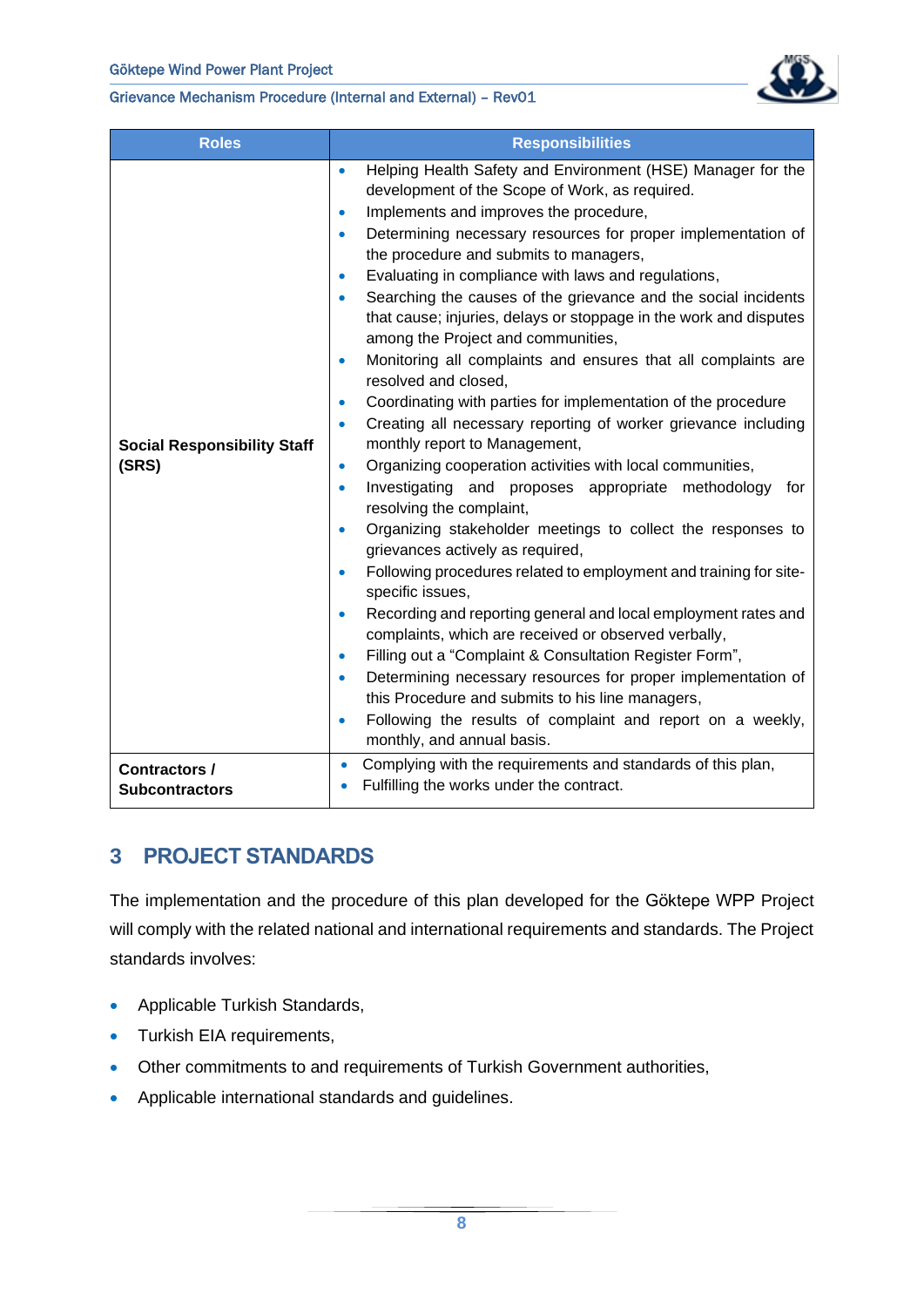

### <span id="page-9-0"></span>**3.1 Applicable Turkish Standards**

### *The Constitution of The Republic of Turkey*

The main document of the national requirements and standards is "The Constitution of The Republic of Turkey" which comprises articles related to human and labour rights, peace of the community and stakeholder engagement of the Project. These articles are as follows:

#### *X. Legal Egalitarianism*

**ARTICLE 10.** Everyone is equal before the law regardless of distinction as to language, race, color, sex, political opinion, philosophical belief, religion or any similar reasons. Men and women have equal rights which are the obligation to be ensured exist in practice by the government. Measures taken for this purpose shall not be interpreted as contrary to the principle of equality.

#### *II. Prohibition of Forced Labour*

**ARTICLE 18.** Nobody can be forced to work. Drudgery is prohibited. Employers are not allowed to take deposits of money from workers and retain ID Cards.

#### *VII. Freedom of Thought and Opinion*

**ARTICLE 25.** Everyone has the right to freedom of thought and opinion. For whatever reason and purpose, nobody can be forced to explain their thoughts and opinions; cannot be condemned and accused of their opinions.

#### *VIII. Freedom of Expression and Dissemination of Thought*

**ARTICLE 26.** Everyone has the right to express and disseminate his thoughts and opinion by speech, in writing or pictures or through other media, individually or collectively. This right includes the freedom to receive and give information and ideas without interference from official authorities.

#### *VII. Right of Petition*

**ARTICLE 74.** Turkish citizens and foreign residents have the right to raise requests and complaints concerning themselves or the public in writing to the competent authorities and the Turkish Grand National Assembly.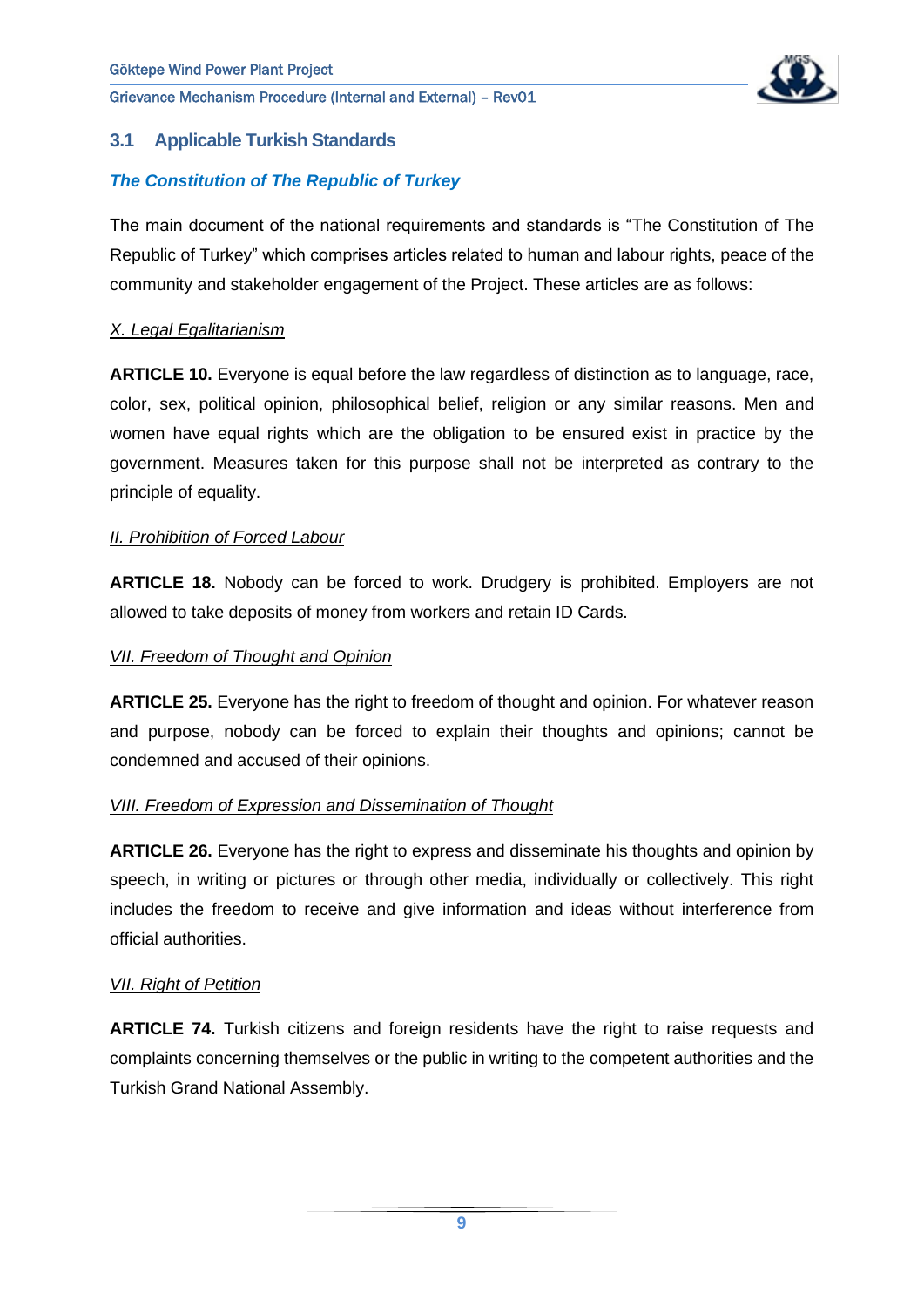

#### *Law on The Right to Information*

Everyone has the right to give information on the activities of public institutions and professional organizations, which qualify as public institutions. The procedure and the basis of the right to information according to the principles of transparency, equality and impartiality are regulated in the *Law on Right to Information* numbered 4982 and issued on 24.10.2003 with the official gazette number of 25269.

#### *Law on The Use of Right to Petition*

**ARTICLE 3**. Everyone has the right to apply in writing to the Turkish Grand National Assembly and the component authorities concerning the requests and complaints concerning themselves or the public according to this article of the *Law on the Use of Right to Petition* No. 4982 which was issued on 01.11.1984 with the official gazette number of 3071.

#### *Labour Law*

#### *The Principle of Equal Treatment*

**ARTICLE 5.** Discrimination in employment is prohibited. No discrimination based on language, race, sex, political opinion, philosophical belief, religion and sex or similar reasons is permissible in the employment relationship. Except for biological reasons or reasons related to the nature of the job, the employer must not make any discrimination, either directly or indirectly, against an employee in the conclusion, conditions, execution and termination of his/her employment contract due to the sex or maternity of employee. The differential remuneration for similar jobs or work of equal value is not permissible.

#### *The Worker's Right of the Immediate Termination for the Valid Reason*

**ARTICLE 24.** Whether or not the duration is fixed, the worker can terminate before the end of the contract or without waiting for the notice period. The employment contract is not subject to any special form unless the contrary is stipulated by the Law.

#### *Overtime Work*

**ARTICLE 41.** Overtime work can be done for reasons such as the general benefits of the country and increased production. Overtime work requires the employee's consent.

**ARTICLE 42.** Compulsory overtime work is only allowed for all or some of the employees in case of a breakdown, whether actual or threatened or in the case of urgent work to be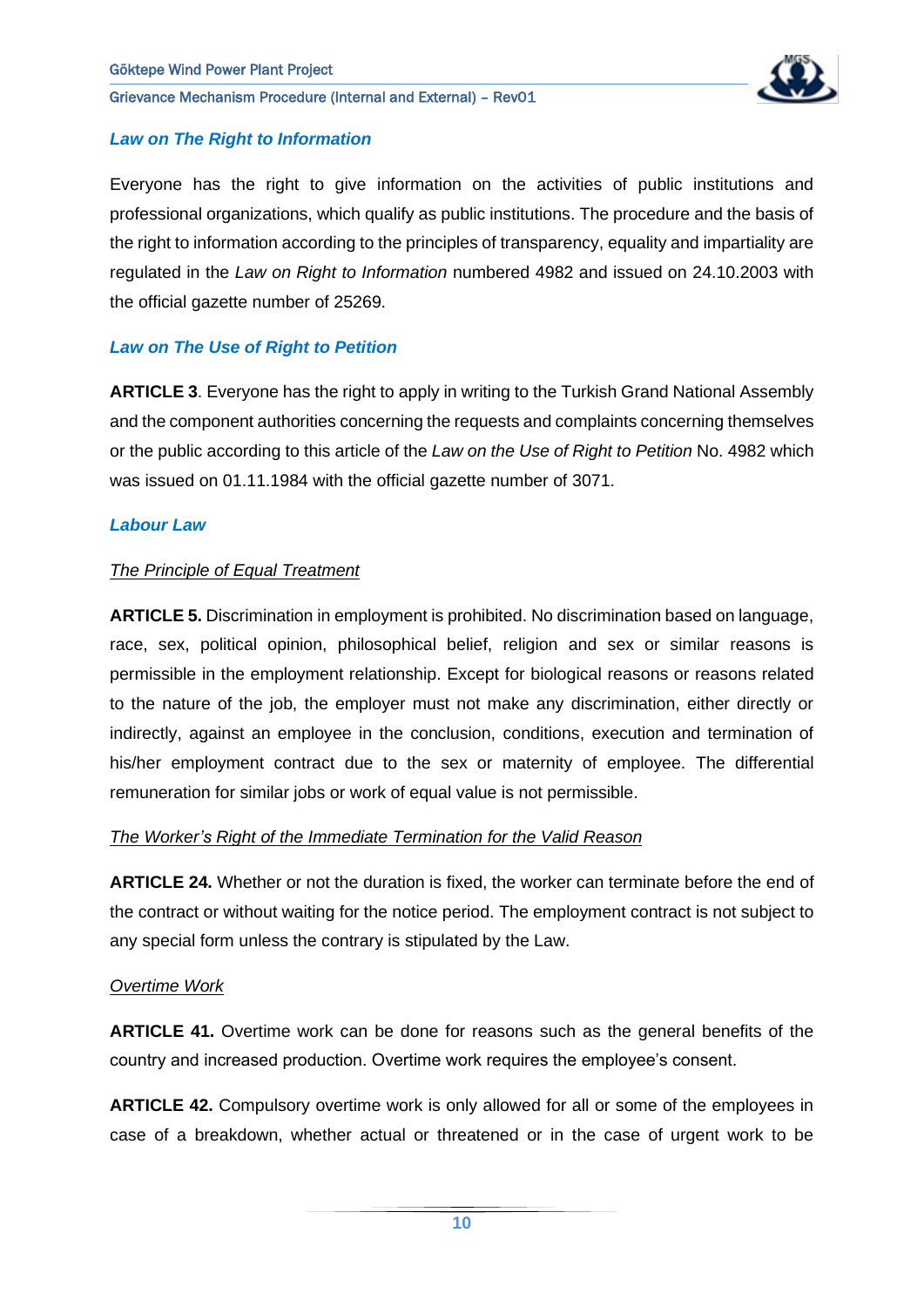

performed on machinery, tools or equipment or in case of force majeure. Compulsory overtime work shall not exceed the time necessary to enable the normal operating of the establishment.

#### *Working Age and Prohibition of Child Employment*

**ARTICLE 71.** The employment of children under the age of fifteen is prohibited. However, children who have reached the age of fourteen and have completed their primary education may be employed in light labor that will not hinder their physical, mental or moral development

#### *Unions and Collective Agreements Law*

Workers are covered by the legislation numbered of 6356 (dated on 07.11.2012, Official Gazette No. 28460). There are four types of collective agreements regulated which are workplace collective bargaining agreement, enterprise collective agreements, group collective agreements, and framework agreements.

#### <span id="page-11-0"></span>**3.2 Turkish EIA Requirements**

#### *Environmental Law*

The main law of National Environmental Legislation is the Environmental Law numbered 2872 which was issued on 11.08.1983 with the official gazette number of 18132. In this law, the Turkish Regulation on *Environmental Impact Assessment (EIA)* (Official Gazette, 17 July 2008, no 26939) is defined which includes a limited public disclosure process.

#### <span id="page-11-1"></span>**3.3 Other Commitments and Requirements**

There are no other applicable commitments and requirements of Turkish Government authorities related to this plan.

#### <span id="page-11-2"></span>**3.4 Applicable International Standards and Guidelines**

#### <span id="page-11-3"></span>3.4.1 IFS Performance Standards

The international standards and guidelines which Erguvan Energy will follow for Göktepe WPP project are set by International Finance Corporation (IFC). IFC Performance Standards and Guidance Notes which are relevant internal and external grievance mechanisms are:

- *Performance Standard 1 (PS1):* Assessment and Management of Environmental and Social Risks and Impacts
- *Guidance Note 1 (GN1) on Assessment and Management of Environmental and Social Risks and Impacts*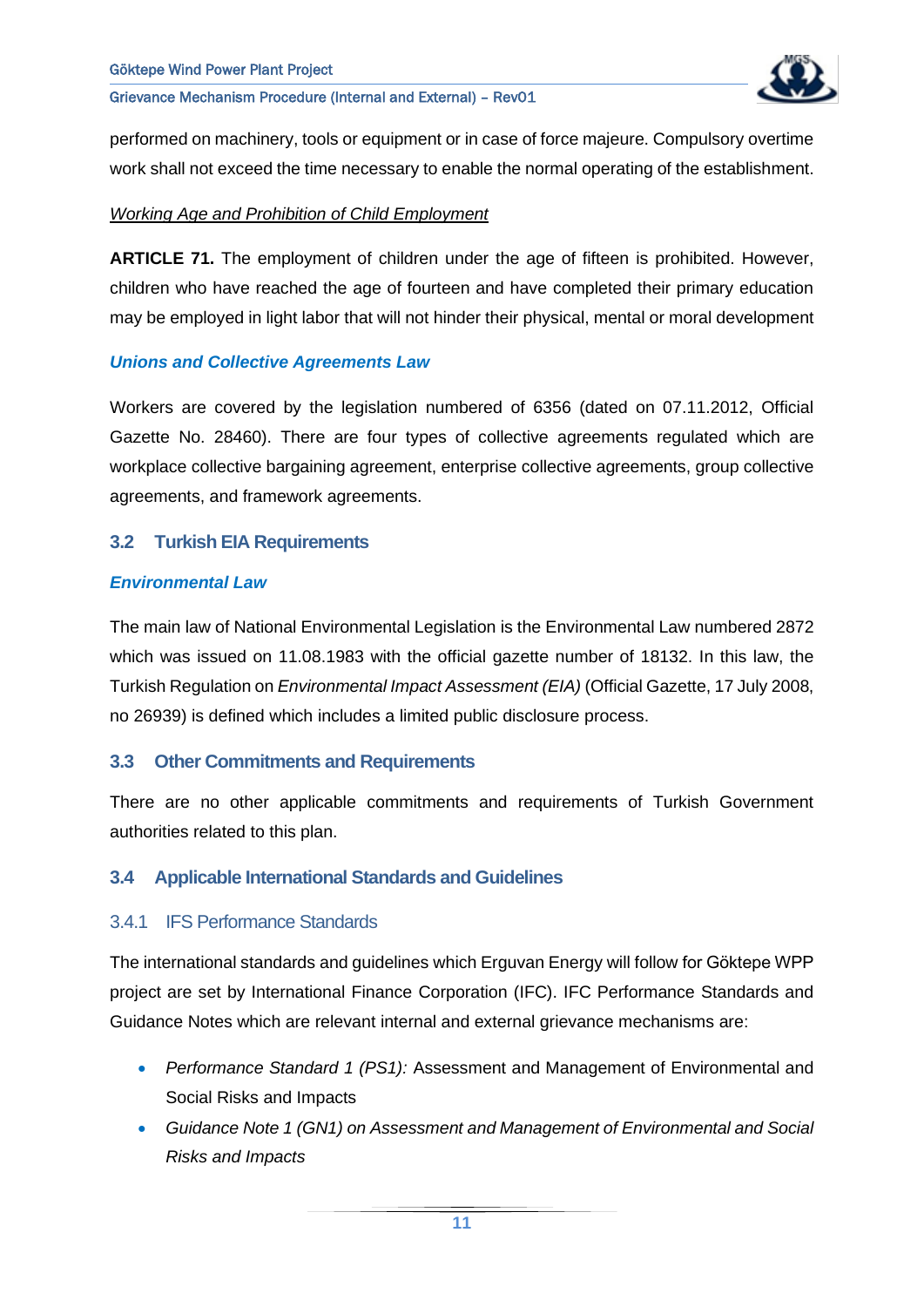

- *Performance Standard 2 (PS2):* Labor and Working Conditions
- *Guidance Note 2 (GN2) on Labor and Working Conditions*

Key objectives of *PS1* related to external grievance management are:

- To identify people/communities who have comments/grievances about the Project, as well as other interested parties and evaluate these environmental and social risks,
- To adopt mitigation measures to prevent and minimize social risks and impacts, and where residual impacts remain, compensate for risks and impacts to workers, Affected Communities, and the environment.
- To ensure that grievances from Affected Communities and external communications from other stakeholders are responded to and managed appropriately.
- To promote and provide sufficient engagement with Affected Communities during the Project about issues which may affect them,
- To maintain a healthy relationship with stakeholders through adequate engagement during project implementation.

Key requirements of *PS1* involve:

- To develop a grievance mechanism to receive and facilitate the resolution of Affected Communities' concerns and grievances related to environmental and social performance of the Project,
- To identify the risks and impacts of the Affected Communities and other stakeholders,
- To maintain an understandable, culturally appropriate, accessible and transparent consultation to stakeholders through early and ongoing engagement,
- To inform the Affected Communities about the mechanism in the course of the stakeholder engagement process.
- To follow the developed grievance mechanism to receive and respond to stakeholder concerns related to the Project promptly.
- To establish a monitoring and review procedures of the concerns and grievances raised by Affected Communities and stakeholders.

Key objectives of *PS2* related to worker grievance management are:

- To create equal, fair and nondiscriminatory working opportunities for every worker,
- To develop, maintain, and improve the worker-management relationship,
- To promote compliance with national employment and obey the labor laws,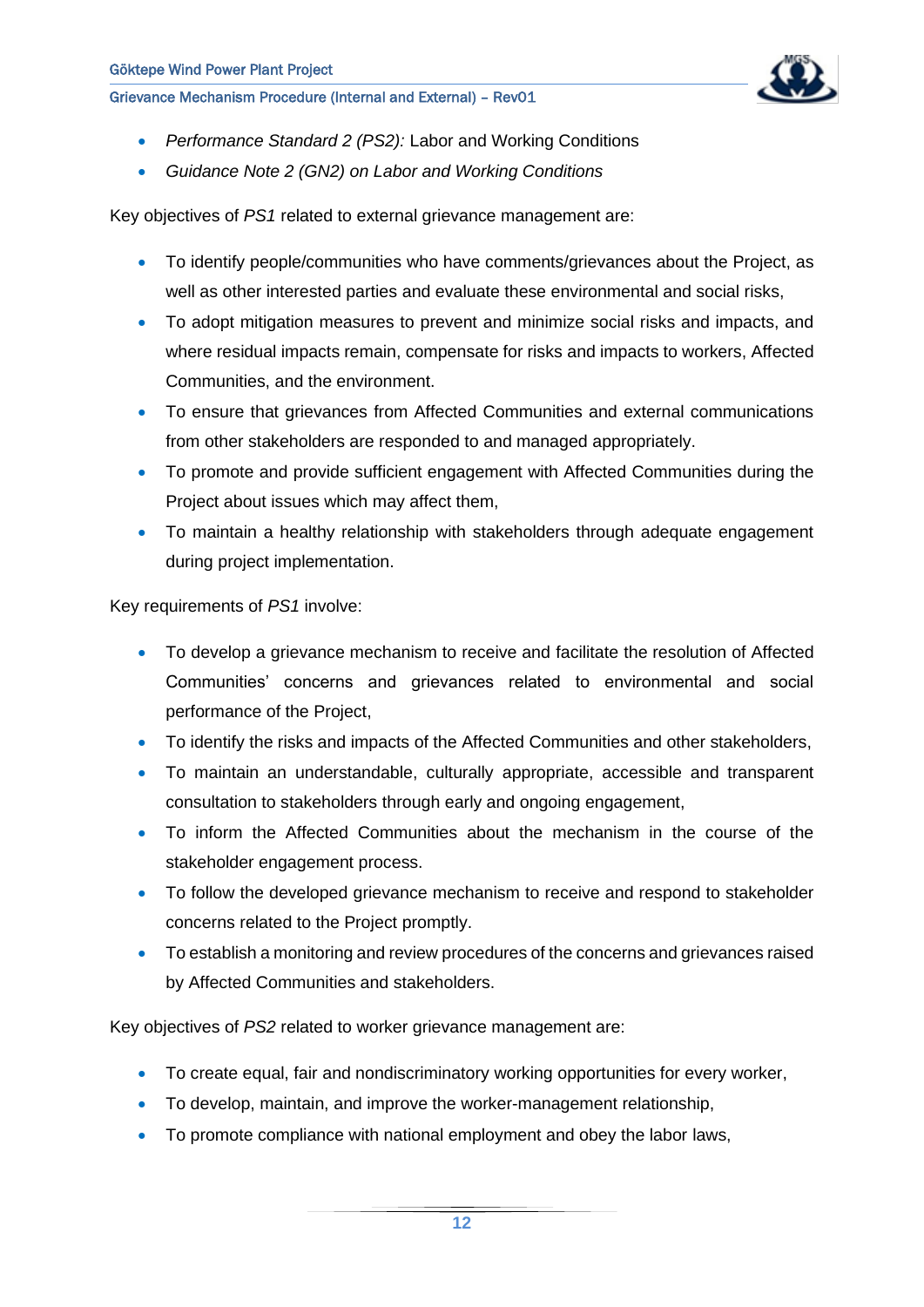

- To protect workers, including vulnerable categories of workers such as children, migrant workers, workers engaged by third parties, and workers in the client's supply chain by developing a reliable grievance mechanism,
- To identify, evaluate and respond to workers concerns and grievances in a timely manner,
- To promote safe and healthy working conditions to direct and indirect workers,
- To avoid the use of forced and child labor.

Key requirements implemented by Erguvan Energy for Göktepe WPP project according to *PS2*  are as following:

#### *Human Resources Policy, Terms of Employment and Working Conditions & Relationship*

- Erguvan Energy will adopt and implement human resources policies and procedures which are provided to workers with documented information clearly, regarding their rights under national labor and employment law, including their rights related to hours of work, wages, overtime, compensation, and benefits
- Erguvan Energy will make all policies understandable to all workers.
- Erguvan Energy will respect the terms of a collective bargaining agreement, if there exists, and provide reasonable working conditions and terms of employment.

#### *Workers' Organizations*

- Erguvan Energy will comply with the national labour law which contains rights of workers to form and to join workers' organizations.
- If national law restricts the right to organize and workers' organizations, Erguvan Energy will enable the means for workers to bargain collectively and to organize and establish an alternative way for workers to file grievances.
- Erguvan Energy will not discriminate against workers who choose to organize and create equal conditions for all the workers.
- Worker representatives should be given access to management.

#### *Non-Discrimination and Equal Opportunity*

- Erguvan Energy will hire, promote and compensate workers solely based on their ability to do the job and all workers are provided equal access to training, tools and opportunities for advancement.
- Erguvan Energy will ensure that all workers will be free from harassment by management or other workers.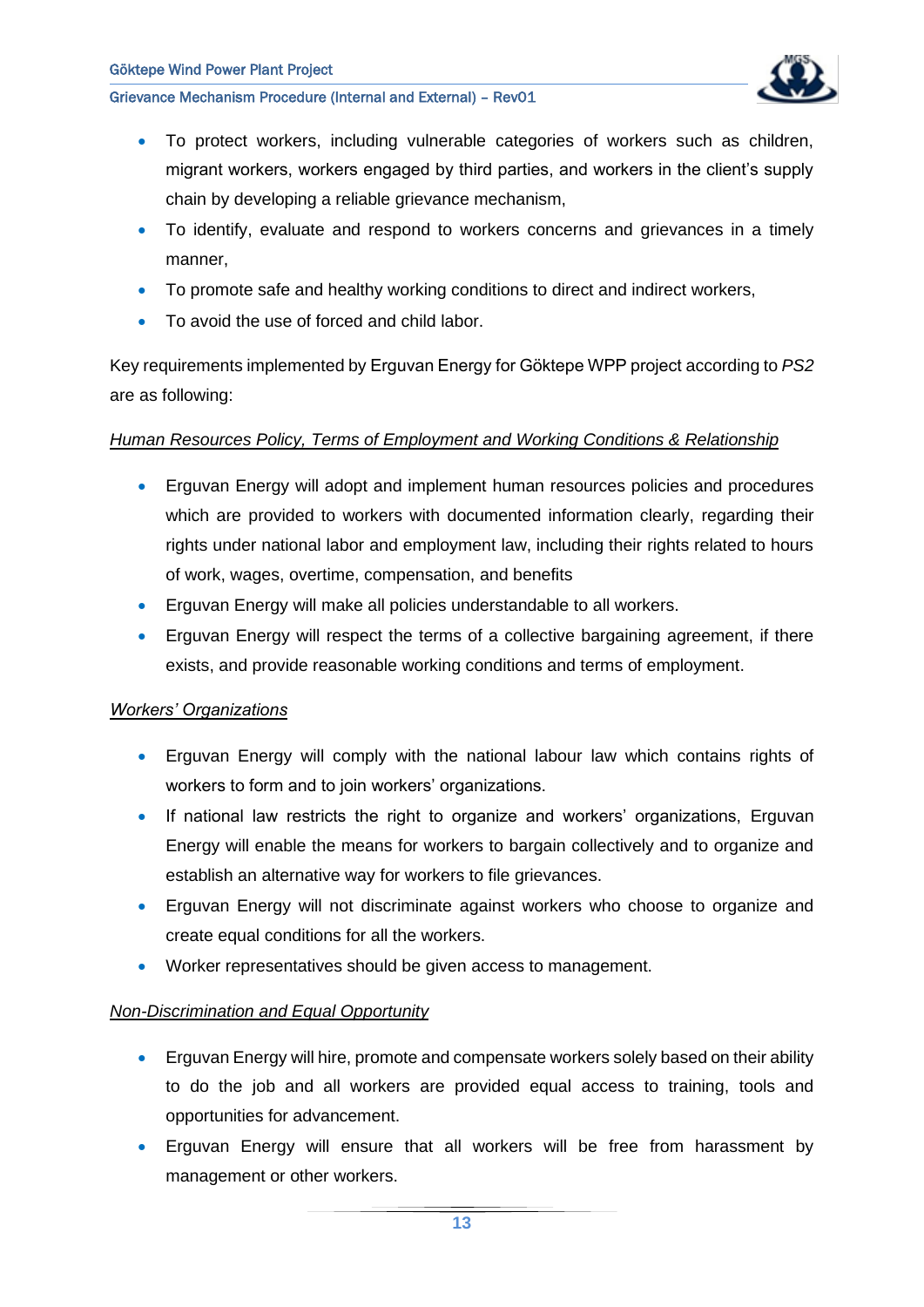

#### *Retrenchment*

- Erguvan Energy will establish and implement a procedure to mitigate the adverse impact of retrenchment and carry out an analysis of alternatives to retrenchment.
- The procedure will incorporate non-discrimination principles and include the input of workers, their organizations, where appropriate, the government.

#### *Child Labor*

- Erguvan Energy will not employ workers under the minimum age for employment as defined by national law.
- Workers between the minimum age and 18 will not be employed in dangerous work or work that interferes with their education or development.

#### *Forced Labor*

- Erguvan Energy will not employ forced labor which consists of any work or service not voluntarily performed that is exacted from an individual under threat of force or penalty and
- Erguvan Energy will respect and protect rights of workers to retain their personal documents and money.
- Erguvan Energy will respect the rights of workers to leave the workplace after work.

#### *Grievance Mechanism*

- Erguvan Energy will provide a grievance mechanism for workers and develop it as a transparent process for workers to express concerns and file grievances, including anonymous complaints.
- Erguvan Energy will ensure that there will be no discrimination against those that express grievances and all the grievances are considered seriously and take prompt, appropriate action.
- Any grievance mechanism will not replace other channels as defined by law or collective bargaining agreements.

#### *Occupational Health and Safety*

- Workers are not unreasonably endangered at work or in dormitories and all the necessary precautions to mitigate work-related risks and develop an emergency prevention and response system.
- Workers will be provided personal protective equipment and will be trained in its use.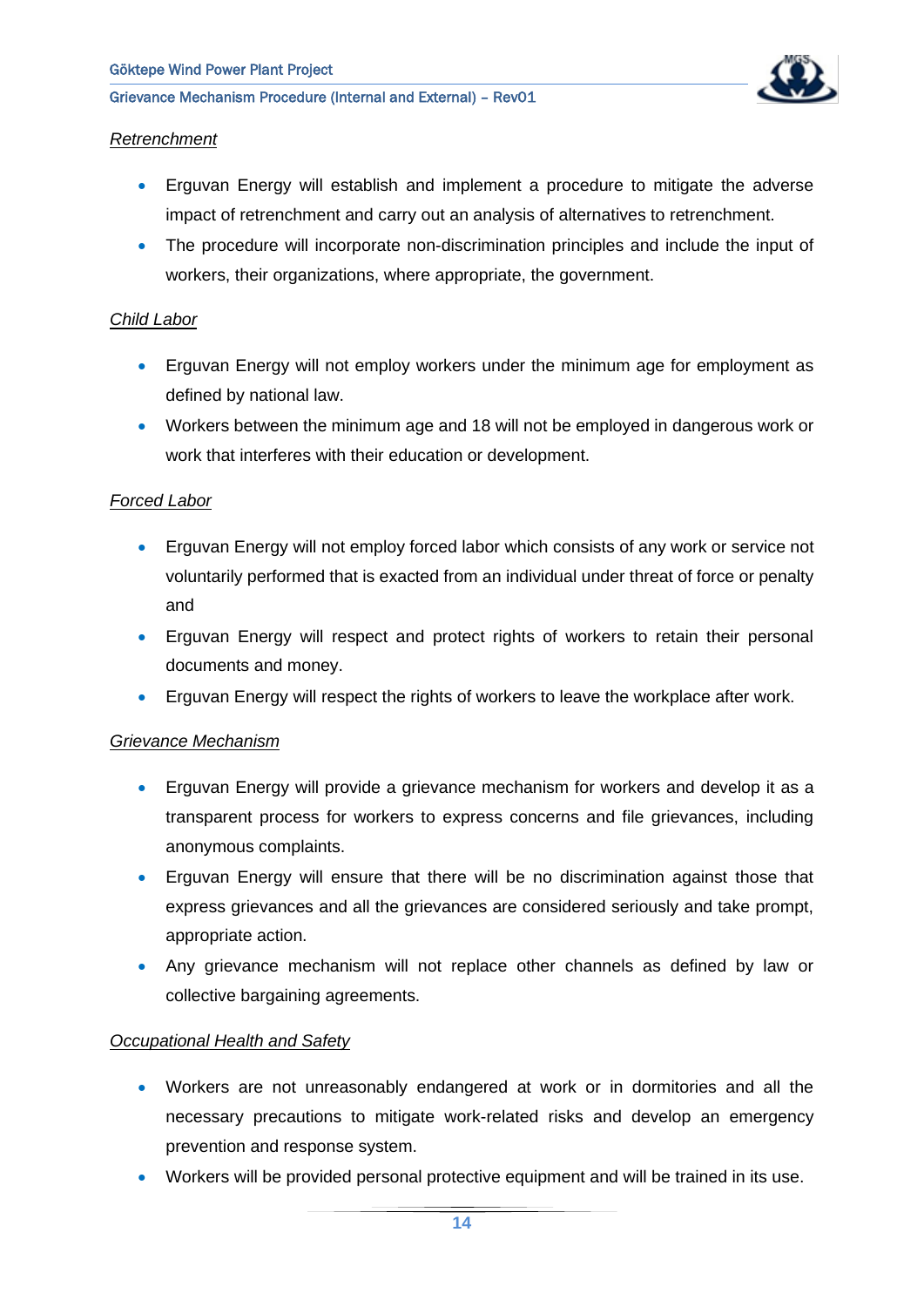

• Erguvan Energy will document and report accidents, diseases and incidents during the Project.

#### *Workers Engaged by Third Parties*

- Erguvan Energy will extend the labor standards performance policies and procedures to contractors hired directly or through employment agencies.
- Erguvan Energy will not use contracting as a means of circumventing labor rights and laws and will ensure all the workers have access to a grievance mechanism.
- Erguvan Energy will monitor contractors, employment and recruitment agencies to verify their adherence to labor rights and laws.

#### *Supply Chain*

- Erguvan Energy will extend the implementation of these key requirements of PS2 as feasible to the suppliers.
- Erguvan Energy will identify the risks of child labor or forced labor in the supply chain and notify the suppliers of the PS2 requirements to prevent its presence.
- Erguvan Energy will monitor the performance of suppliers according to PS2 requirements concerning child labor and forced labor and significant safety issues.

#### <span id="page-15-0"></span>3.4.2 AIIB Environmental and Social Standards

AIIB believes that transparency and meaningful consultation is essential for the design and implementation of a Project and works closely with its Clients (in this Project, Erguvan Energy) to achieve this objective. Meaningful consultation is a process that begins early and is ongoing throughout the Project. It is inclusive, accessible, timely and undertaken in an open manner. It conveys adequate information that is understandable and readily accessible to stakeholders in a culturally appropriate manner and in turn, enables the consideration of stakeholders' views as part of decision-making. Stakeholder engagement is conducted in a manner commensurate with the risks to, and impacts on, those affected by the Project.

AIIB requires Erguvan Energy to undertake an environmental and social assessment that consist of varying elements including stakeholder identification and consultation plan and public consultation and information disclosure.

Also, AIIB requires Erguvan Energy to engage in meaningful consultation with stakeholders during the Project's preparation and implementation phases, in a manner commensurate with the risks to, and impacts on, those affected by the Project. The ESF explains the Meaningful Consultation as: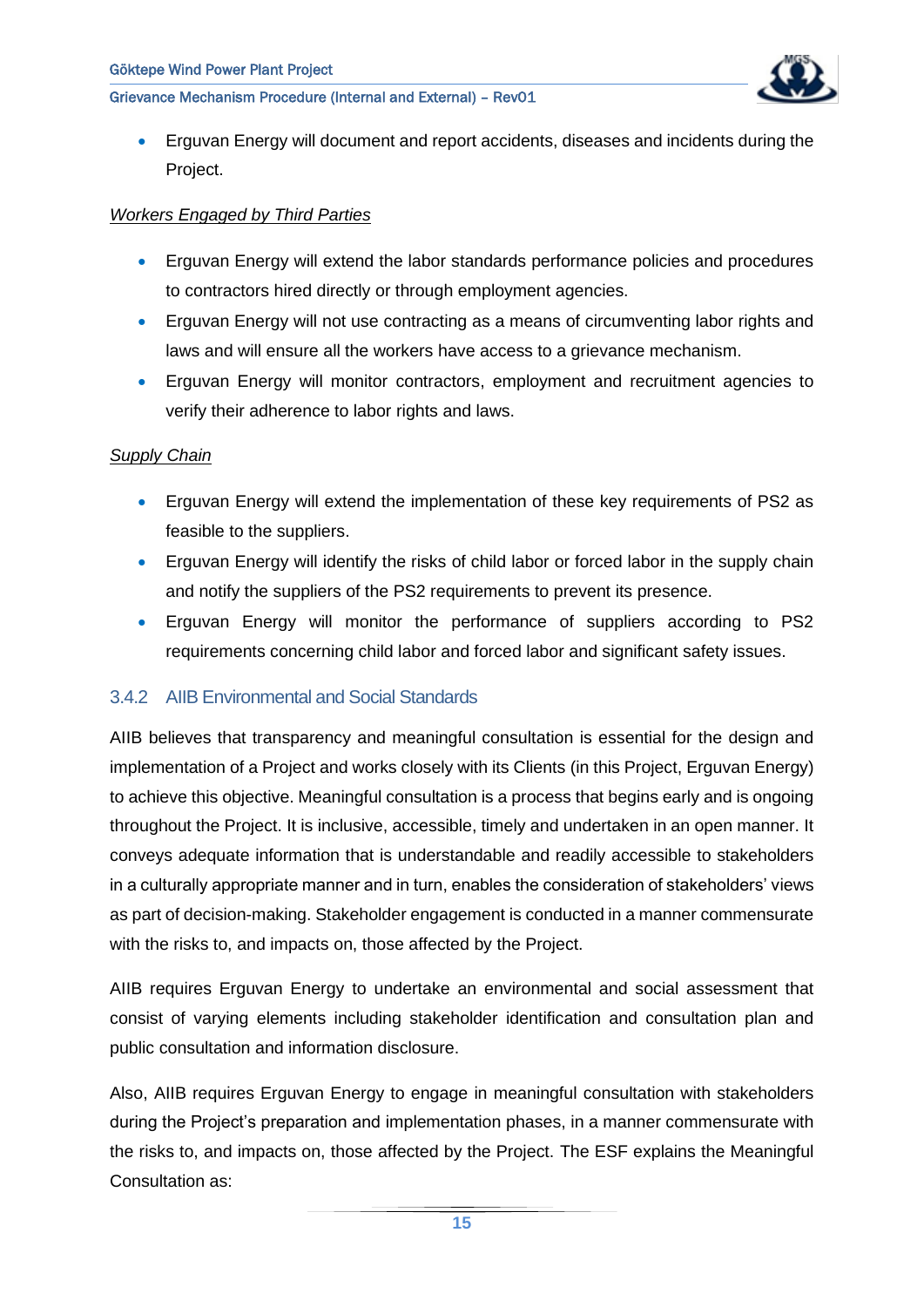

*"Meaningful consultation is a process that: (a) begins early in the preparation stage of the Project and is carried out on an ongoing basis throughout the implementation and life cycle of the Project; (b) ensures that all parties have a voice in consultation, including national and subnational government, the private sector, nongovernmental organizations and people affected by the Project, including, as applicable, Indigenous Peoples; (c) provides additional support as needed to ensure participation of women, elderly, young, disabled, minorities and other vulnerable groups; (d) provides timely disclosure of relevant and adequate information that is understandable and readily accessible to the people affected by the Project and other stakeholders; (e) is undertaken in an atmosphere free of intimidation or coercion; (e) is gender inclusive, accessible, responsive and tailored to the needs of vulnerable groups; and (f) enables the consideration of relevant views of people affected by the Project and other stakeholders in decision-making. Continue consultation with stakeholders throughout Project implementation as necessary on issues related to environmental and social performance and implementation of the Project-level grievance mechanism."* 

In addition to meaningful consultation, environmental and social information on the Project must be available, in an accessible manner, and in a form and language(s) understandable to affected people and other stakeholders, during preparation and implementation of the Project so as to provide an opportunity to broadly identify and address environmental and social risks and impacts, those involving Involuntary Resettlement and Indigenous Peoples, and including community health and safety issues, according to AIIB ESS-1. In particular, disclose the draft environmental and social assessment documents (including the ESMP, and, as applicable, any ESMPF, or other approved forms of documentation) in a timely manner in accordance with paragraph 57 of the ESP, in an accessible place, and in a form and language(s) understandable to affected people and other stakeholders; this includes documentation required under ESS 2 and ESS 3, as applicable. Moreover, in the same manner the final assessment documents, as they become available, and any updates must be disclosed to affected people and other stakeholders. Regularly disclosure of the updated environmental and social information, in the same manner, along with information on any material changes in the Project must be performed according to AIIB requirements.

In this respect, a Grievance Mechanisms is established as a part of the Stakeholder Engagement Plan and Environmental and Social Management System in order to meet the meaningful consultation and other stakeholder engagement requirements.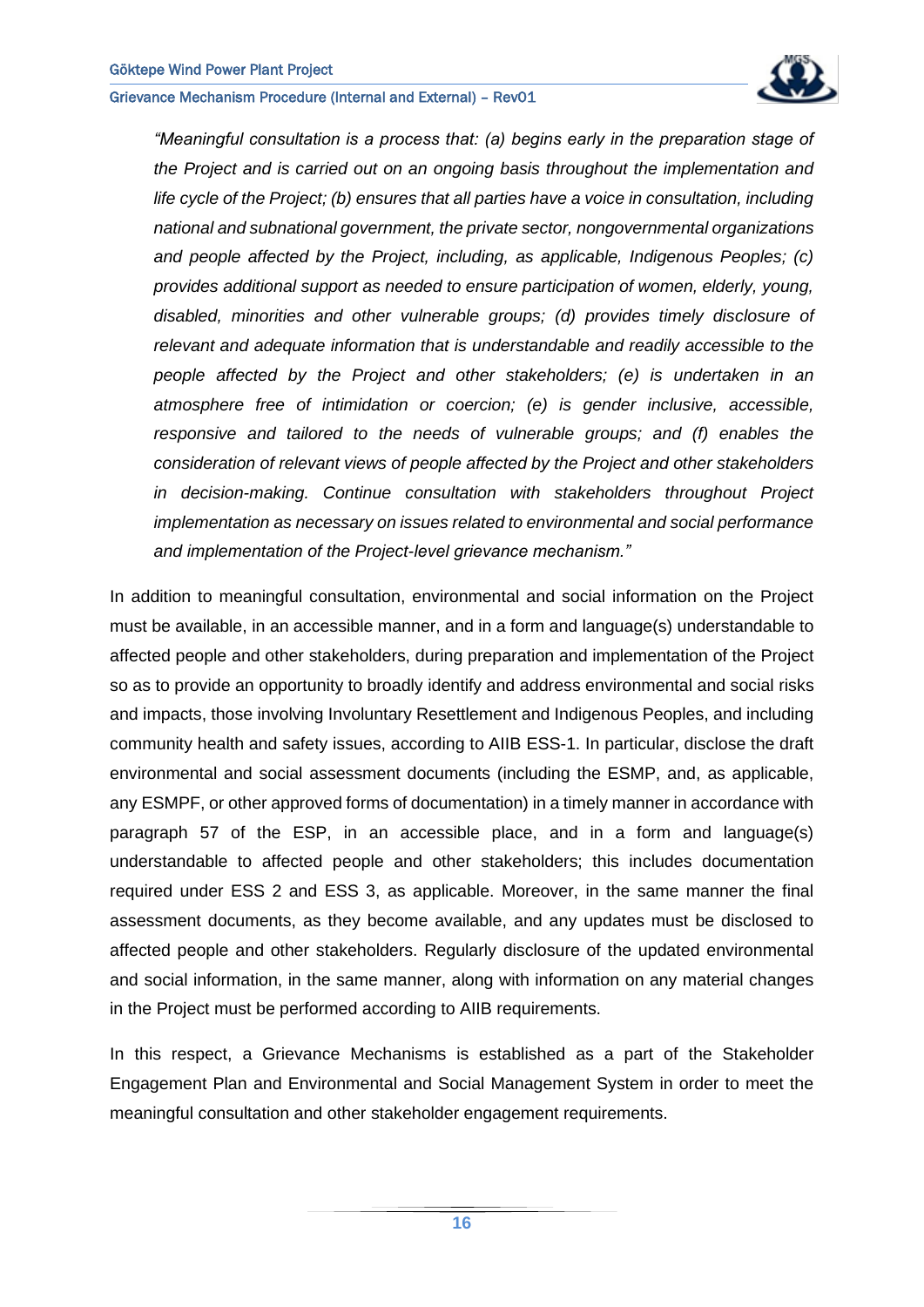

# <span id="page-17-0"></span>**4 INTERNAL AND EXTERNAL GRIEVANCE MANAGEMENT**

The process to be followed to resolve any grievances is described in [Figure 4-1](#page-17-2) below.



<span id="page-17-2"></span>*Figure 4-1. Processes of Internal and External Grievance Management* 

#### <span id="page-17-1"></span>**4.1 Internal (Worker) Grievance Management Process**

Employees, who may be direct workers or third party/subcontractor's workers, are encouraged to submit written complaints, comments and concerns (*See Appendix A*). Since the confidentiality of the complainant should be preserved, grievances are collected in grievance boxes which will be placed in areas workers can easily access, including dining rooms. Through these forms, workers will also be able to make anonymous complaints. Information on how to express complaints, opinions and suggestions to workers will be provided during the orientation training process. Written submissions will not be used in any way to intimidate those submitting the complaints.

Management will treat the grievances seriously and take prompt, appropriate action. "Social Responsibility Staff" will have the main responsibility to collect the complaints. The complaints will be discussed with management in order to gather accurate information about a given complaint. Social Responsibility Staff will process the complaint/concern and provide a resolution. Resolutions of complaints will be developed in accordance with relevant Turkish laws, regulations, and international requirements. Feedback will be provided to those involved.

It is possible to extend the process for the complex grievances and workers will be informed about the schedule of the process. All parties should get a reasonable agreement on the corrective actions during solution process. Social Responsibility Staff aims to respond in cooperation with the related department and solve each complaint within 30 days. The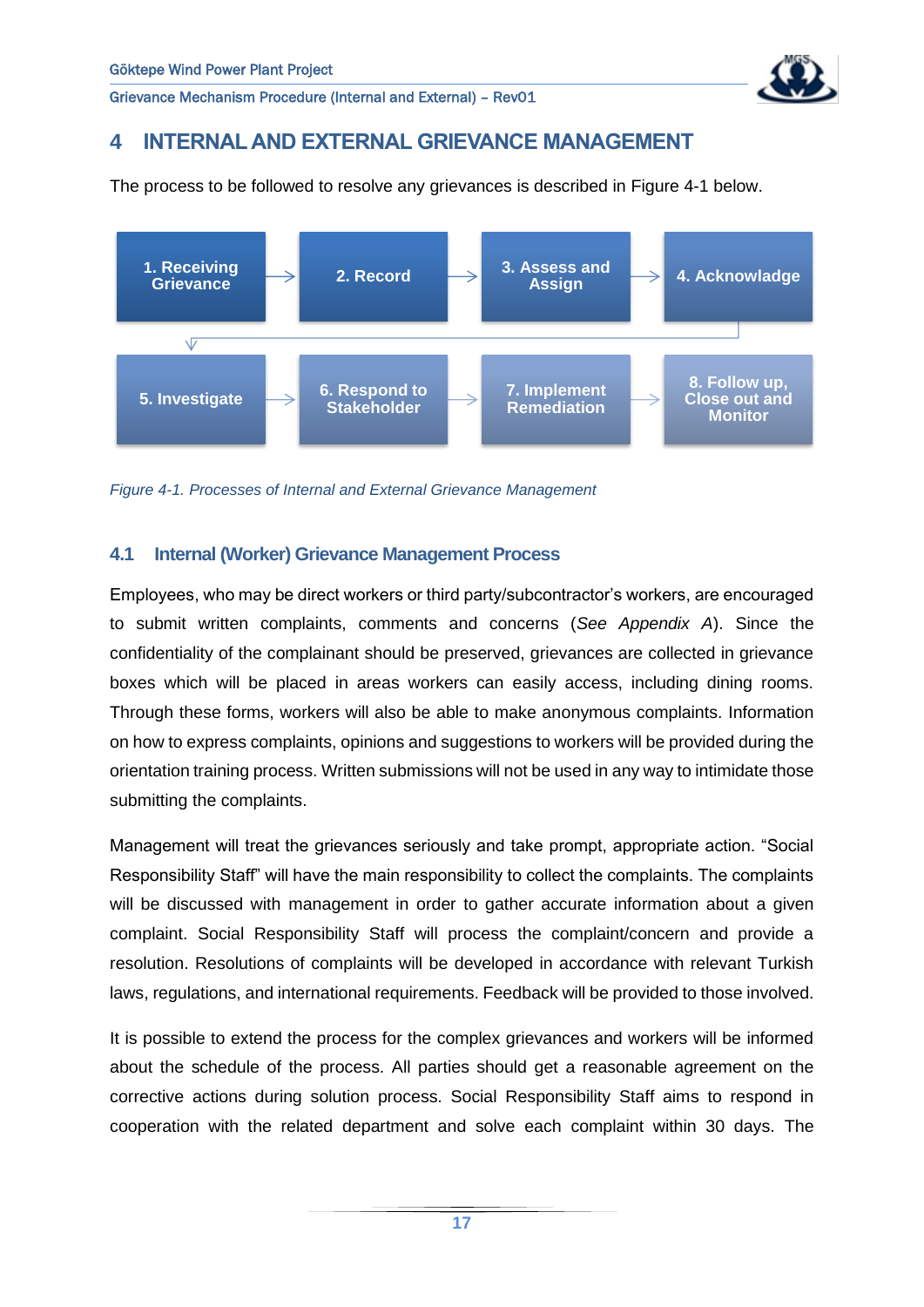

grievance mechanism does not replace other channels as defined by law and during the grievance process, all the requirements of this procedure should be fulfilled.

#### <span id="page-18-0"></span>4.1.1 Implementation and Updates of the Procedure

This procedure will be reviewed on a minimum of a three-monthly basis during construction and commissioning. During steady-state operations, this procedure will be reviewed on an annual basis and any necessary revisions made to reflect the changing circumstances or operational needs. The revision of this procedure will be the responsibility of the "Social Responsibility Staff" who is the custodian of the procedure.

If material changes to operating procedures are required the procedure may be updated on an "as required" basis. If there is any revision on this procedure, it will be uploaded to the Document Control System (DCS) of the Project to ensure that all staff has access to the latest version of this procedure.

#### <span id="page-18-1"></span>**4.2 External Grievance Management Process**

The steps of the grievance management process consist of receiving the grievance, assessing, sending acknowledgment, investigating, feedback to stakeholder, implementing the remediation activities and closeout.

#### <span id="page-18-2"></span>4.2.1 Receiving Grievances

Grievances are received through all available channels such as phone, mail, grievance forms, websites, contractors etc. The stakeholder can raise a grievance by filling out the grievance form. Once the form is completed then "Social Responsibility Staff" will process the form according to the grievance procedure.

| ERGUVAN ENERJİ ELEKTRİK ÜRETİM A.Ş.                                                                                     | <b>Project Site Office</b>                                                   |
|-------------------------------------------------------------------------------------------------------------------------|------------------------------------------------------------------------------|
| Website: https://www.polat.com/enerji/erguvan-<br>enerji                                                                | <b>SRS: Abdurrahman BAYRAK</b>                                               |
| Phone: 0(212) -2228846                                                                                                  | Phone: +90 530 835 01 95<br>+90 (226) 550 00 10                              |
| <b>E-Mail:</b> apenerji@polat.com                                                                                       | E-Mail: abdurrahman.bayrak@polat.com                                         |
| Address: Gürsel Mahallesi, İmrahor Caddesi,<br>Yankı Sokak, No: 273B Blok 5 B07-08.-6. Kat<br>34440 Kağıthane/ İstanbul | Address: Göktepe Wind Power Plant Control<br>Center, Mecidiye Village/Yalova |

#### <span id="page-18-3"></span>*Table 4-1. Details of Contacts*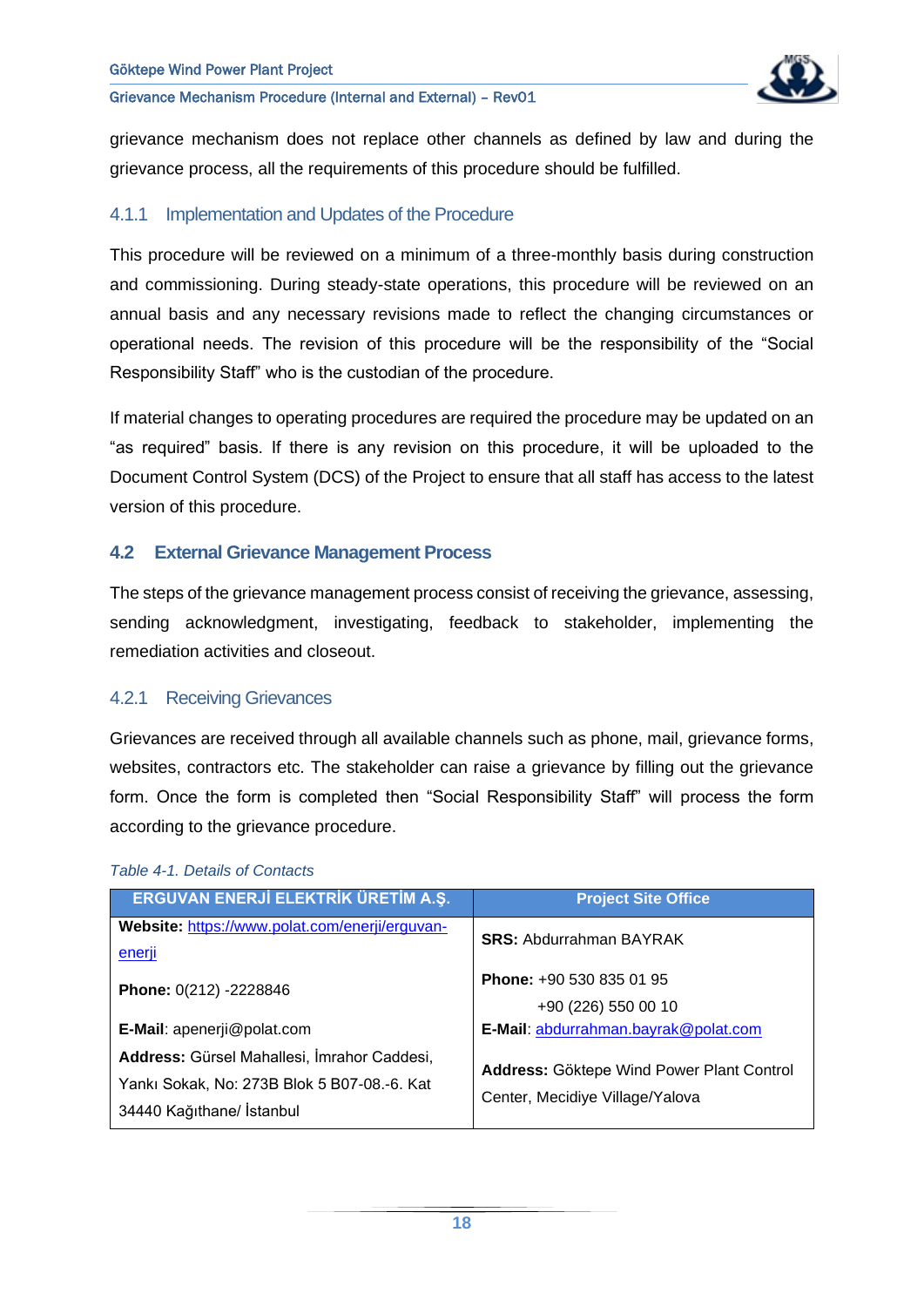

The Complaint Register Form (*See Appendix A*) will be used to collect the information about grievances, concerns and the complainant. All grievances will be recorded and collected in the Complaint Register Database (*See Appendix C*). "Open door policy" will not be encouraged as the one and only way of communication, therefore, written complaints anonymously should be encouraged.

#### <span id="page-19-0"></span>4.2.2 Assessment and Investigation of Grievances

Each evaluation and investigation steps will be followed when a grievance/concern is received and registered into "Complaint Register Database" (*See Appendix C*). The Social Responsibility Staff investigates the grievance and makes the first evaluation with the help of other related departments. Göktepe WPP investigates the grievance and involves appropriate departments in its investigation and formulation of a resolution.

The complainant may be contacted (if not anonymous) to gather more information, using the "Consultation Form" (*see Appendix B*). Any correspondence with the Complainant will be recorded in the "Complaint Register Database". When final decision is made on grievance, feedback will be given to stakeholder.

#### <span id="page-19-1"></span>4.2.3 Feedback to Stakeholder

Complainants will receive a formal response acknowledging that Erguvan Energy has received the grievance, within 5 days of submitting the grievance. Complaints received anonymously will be investigated in the same manner as non-anonymous complaints, but no formal response will be issued.

## <span id="page-19-2"></span>4.2.4 Propose Resolution/Corrective Action

Within 30 days of receipt of the grievance, responsible person from Göktepe WPP will formally communicate a proposed resolution or corrective action to the complainant (if not anonymous) and discuss it with the complainant. The complainant will be informed about the methodology followed. All communication will be recorded in the "Complaint Register Database".

#### <span id="page-19-3"></span>4.2.5 Close-Out of Grievances

The grievance procedure for Göktepe WPP aims to formally close out every grievance within 30 working days after receiving it, unless an alternative agreement is made with the complainant. Note that this alternative agreement must be reached within these 30 days. Close-out requires the signature of the complainant (if not anonymous) on the Close Out Form, which details the agreed resolution. The signed "Close Out Form" will be recorded in the "Complaint Register Database".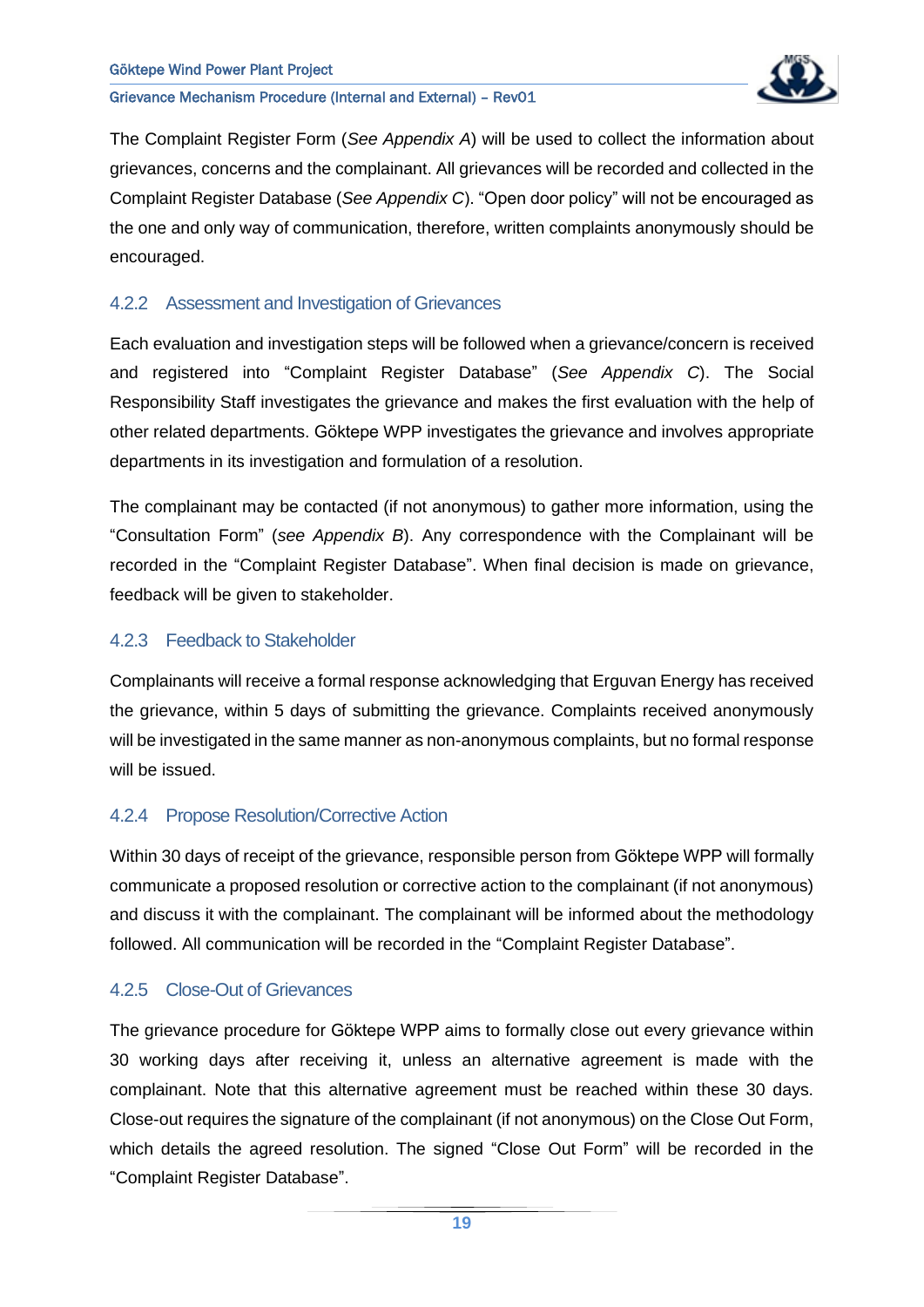

#### <span id="page-20-0"></span>4.2.6 Non-Resolution Case

If a grievance cannot be resolved although efforts will be made to solve the concern within the set timeframe, the Göktepe WPP will involve other external experts, neutral parties or local and regional authorities, as necessary and appropriate.

# <span id="page-20-1"></span>**5 MONITORING**

#### <span id="page-20-2"></span>**5.1 Overview of Monitoring Requirements**

In compliance with the Project Standards which is described in section 3 of this plan, monitoring measure will be implemented to prevent the reoccurrence of grievances and monitoring management. Therefore, this grievance mechanism will be subject to periodic reviews to decrease the systemic problems and maintain the resolution process efficiently.

If monitoring identified non-conformance with the Project Standards, these will be investigated, and appropriate corrective actions identified. The overall grievance management performance will be monitored and evaluated according to the key performance indicators.

#### <span id="page-20-3"></span>**5.2 Key Monitoring Activities**

The key monitoring activities are used to assess grievance management. Göktepe WPP will also monitor the efficiency and application of the third-party grievance mechanism. The procedures and the grievance management tool will be adjusted as required. Key monitoring measures are set out in [Table 5-1](#page-20-4) below.

| <b>Topic</b>                  | <b>Indicator</b>                                                                                                                                                                                                                                                                                                                                                                                   | <b>Method</b>        | <b>Period</b> | <b>Location</b>       |
|-------------------------------|----------------------------------------------------------------------------------------------------------------------------------------------------------------------------------------------------------------------------------------------------------------------------------------------------------------------------------------------------------------------------------------------------|----------------------|---------------|-----------------------|
| Grievances/<br>Concerns       | Göktepe WPP will review Grievance<br>Log/Database, including complaints closed<br>and <i>unresolved</i> per period at a minimum<br>monthly to include:<br>number of outstanding complaints and<br>grievances opened in the month,<br>number of complaints and grievances<br>opened in the month and evolution<br>since Project start (graphic<br>presentation),<br>number of complaints grievances | Grievance<br>Records | Monthly       | <b>Site</b><br>office |
|                               | closed in the month; and<br>type of grievance.                                                                                                                                                                                                                                                                                                                                                     |                      |               |                       |
| Visitor to the<br>Site Office | Visitors will be recorded including the<br>information of the reason for visit etc.                                                                                                                                                                                                                                                                                                                | Visitor<br>Records   | Monthly       | Site<br>office        |

<span id="page-20-4"></span>*Table 5-1. Key Monitoring Measures*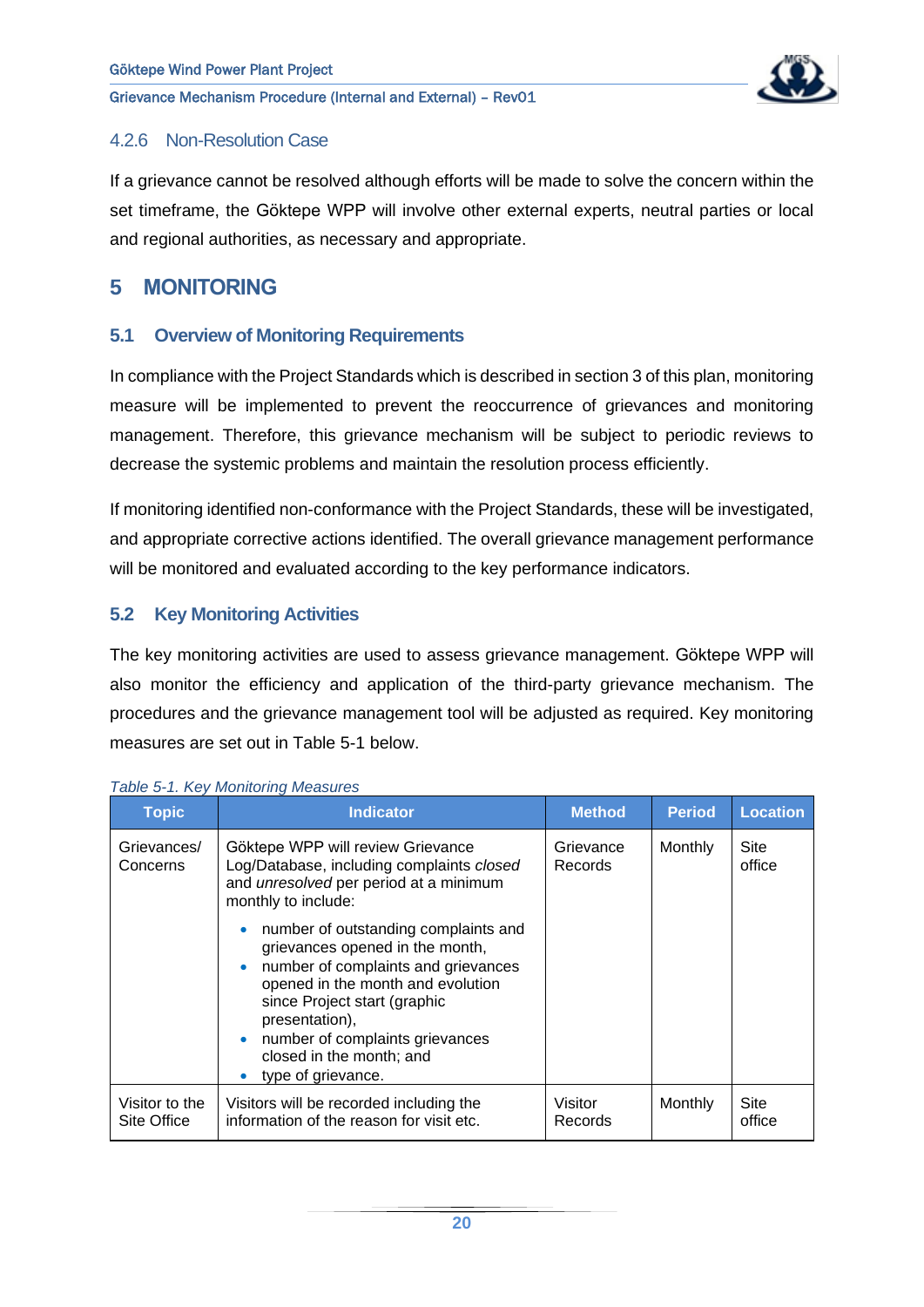

| <b>Topic</b>                                                  | <b>Indicator</b>                                                                                                                                          | <b>Method</b>                                 | <b>Period</b> | <b>Location</b> |
|---------------------------------------------------------------|-----------------------------------------------------------------------------------------------------------------------------------------------------------|-----------------------------------------------|---------------|-----------------|
| Community<br>Engagement<br>Activities                         | The SRS will record formal and informal<br>engagement with local communities.                                                                             | Community<br>Engagement<br>Records            | Quarterly     | Site<br>office  |
| <b>Disclosure</b><br>Materials/<br>Feedback to<br>Communities | SRS will keep records of the types of<br>leaflets, brochures, newsletters prepared and<br>distributed. SRS will monitor feedback to<br>local communities. | Community<br>Info System<br>on the<br>Website | Quarterly     | Site<br>office  |

#### <span id="page-21-0"></span>**5.3 Key Performance Indicators (KPIs)**

The *[Table 5-2](#page-21-3)* below summarizes the key performance indicators and related key monitoring actions. These can be used to assess the progress and effectiveness of the proposed mitigation strategies.

<span id="page-21-3"></span>*Table 5-2. Key Performance Indicators (KPIs)*

| <b>KPIs</b>                                                                                                                           | <b>Target</b>                                                                                                                                                    | <b>Monitoring Measures</b> |
|---------------------------------------------------------------------------------------------------------------------------------------|------------------------------------------------------------------------------------------------------------------------------------------------------------------|----------------------------|
| Total number of community<br>complaints or grievances                                                                                 | Total number reduced year on<br>year                                                                                                                             | Grievance Database         |
| % of complaints that are<br>responded within 5 days                                                                                   | Delivery of regular reports to<br>stakeholders on the outcomes<br>of the Grievance Mechanism                                                                     | Reporting                  |
| % of complaints that are closed<br>within 30 days.                                                                                    | Target of 100%                                                                                                                                                   | Grievance Database         |
| <b>Auditing Grievance Procedure</b><br>to ensure that it is being<br>implemented and grievances<br>are being adequately<br>addressed. | Bi-annual (construction),<br>annual (operation) audit<br>complete target of 100% of<br>grievances close out to<br>satisfaction of complainant<br>within 30 days. | <b>Monthly Report</b>      |

# <span id="page-21-1"></span>**6 TRAINING**

All necessary training will be provided as induction training to provide general awareness for all employees of the Project and its contractors. Job-specific training will be also provided as necessary including grievance management. The implementation of this grievance mechanism will be followed by the Social Responsibility Staff and other personnel and supervisors of Göktepe WPP. Contractors are also involved in or overseeing activities with local communities.

#### <span id="page-21-2"></span>**6.1 Induction Training**

The induction training will provide information about the worker grievance mechanism to all direct and indirect workers. The trainings will be given in the first "Induction Training" session. All employees of the Project and contractors are required to participate in community relations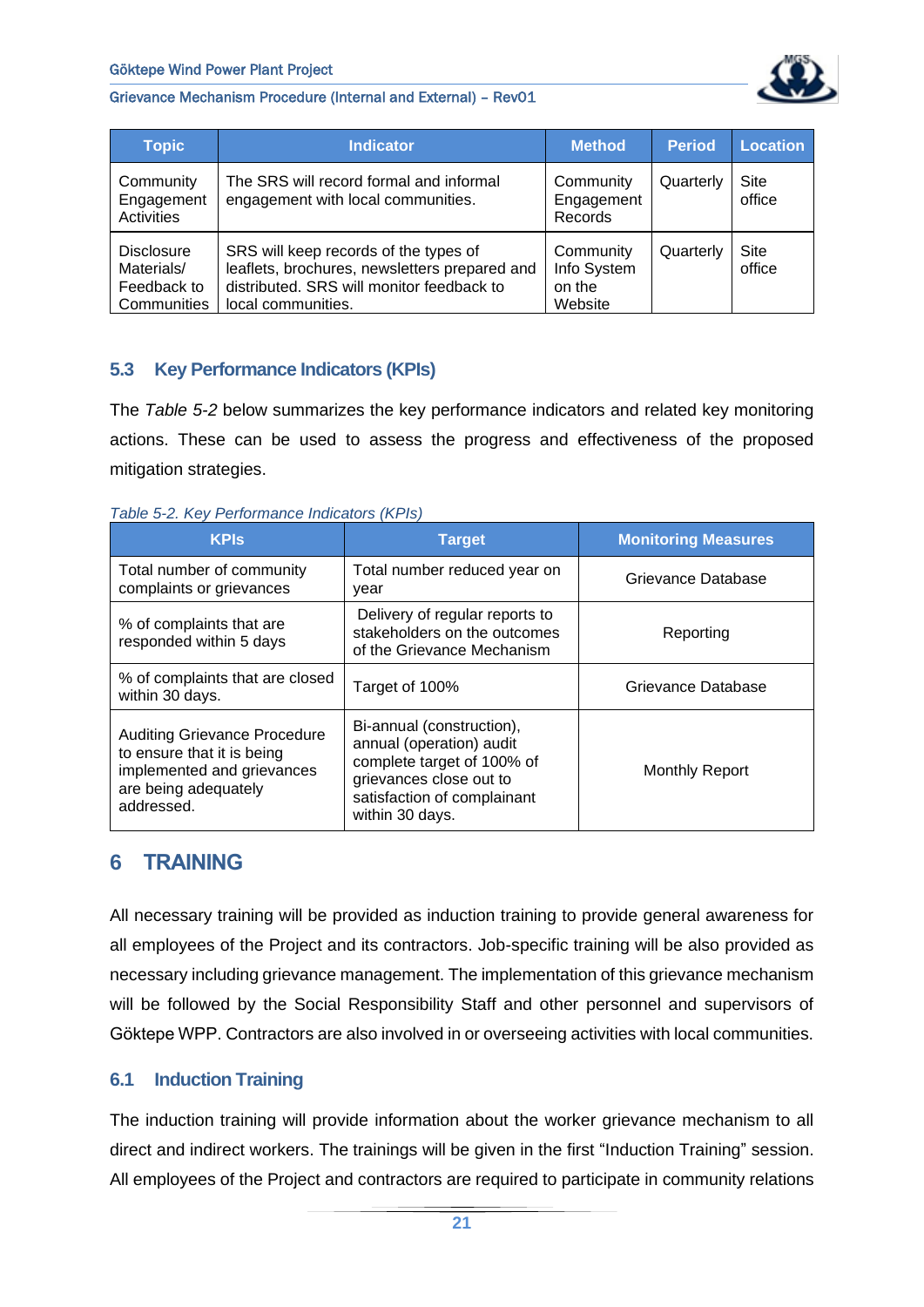

and human rights training. This training will provide the information on how to understand and respect different cultures and opinions and to be an effective team member by behaving appropriately with locals and colleagues.

#### <span id="page-22-0"></span>**6.2 Job Specific and Other Training Requirements**

Job-specific training and additional specialist training (if there any) for key personnel involved in the community, then it will be provided to those and employees for grievance management. Specific training on the application of the Grievance Management is also provided to the Social Responsibility Staff and other personnel and supervisors of Göktepe WPP and contractors involved.

# <span id="page-22-1"></span>**7 AUDIT AND REPORTING**

In this section, auditing internally and externally is involved. For the Göktepe WPP Project activities, record keeping, and reporting basics are explained.

#### <span id="page-22-2"></span>**7.1 Internal and External Auditing**

Internal and External Audits will be carried out in order to ensure the assessment of the mechanism's efficiency by Health Safety and Environment (HSE) Manager. Conformance and aspects of this procedure, which are subject to regulatory audits, will be monitored in accordance with the Göktepe WPP EHS and Social Management System and separately by Project Lenders. Daily conformance will be monitored in accordance with the Göktepe WPP Management System. Contractors will be subject to inspection and audit by Göktepe WPP prior to a contractor's initial appointment.

#### <span id="page-22-3"></span>**7.2 Record Keeping and Reporting**

Record keeping will be done during the following cases:

- Consultation meetings,
- Community engagement activities,
- Grievances actions and closeout of grievances,
- Concerns/opinions/suggestions by the local community during consultation meetings and stakeholder engagement activities,
- New on press and interviews,
- Audits, investigations and incidents which will be managed according to Göktepe WPP procedures.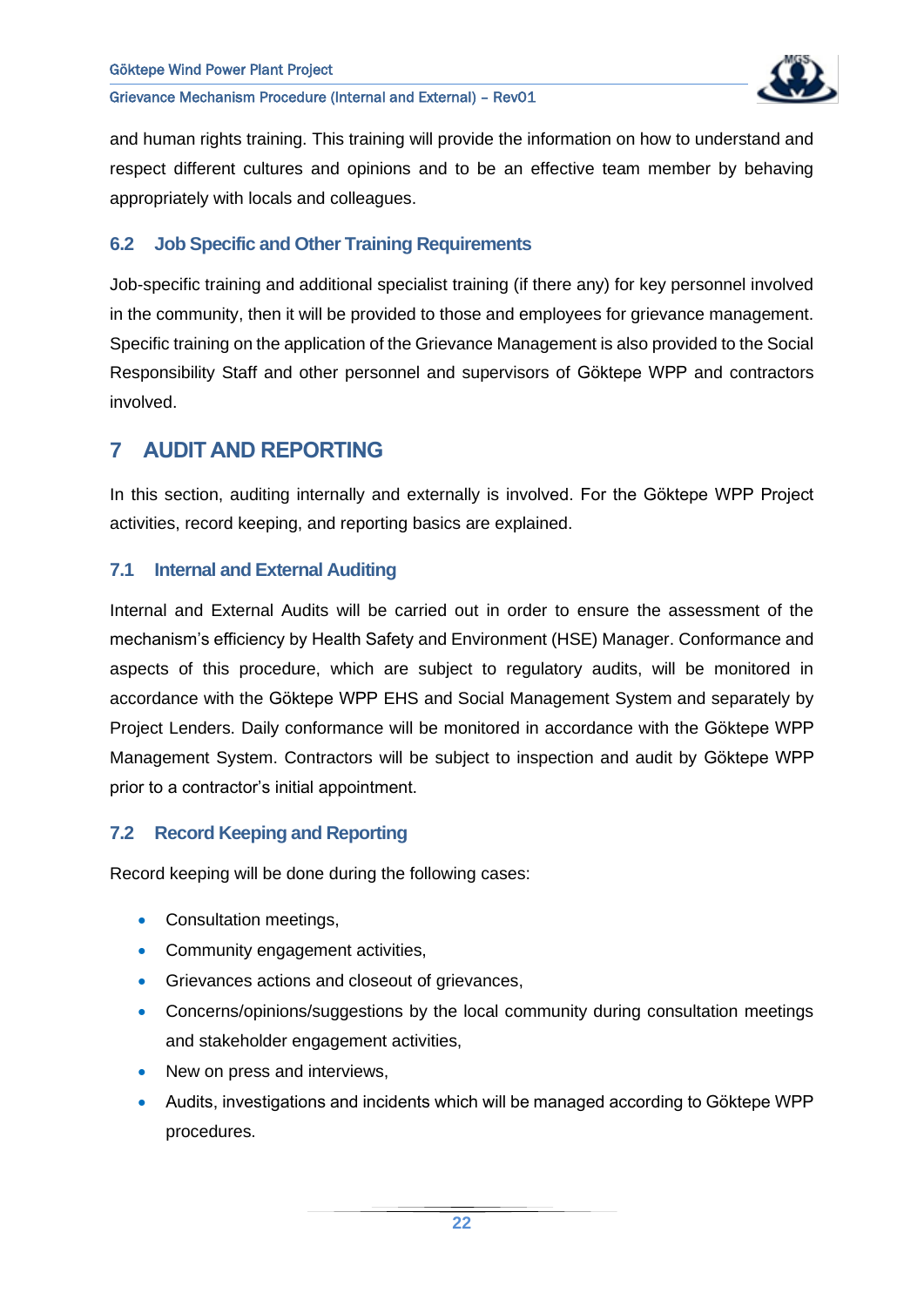#### Göktepe Wind Power Plant Project

Grievance Mechanism Procedure (Internal and External) – Rev01



On a monthly basis, an overview of the grievances recorded in terms of number and type will be investigated. The situation of the grievances as open/closed out will be developed periodically. The Social Responsibility Staff and Health Safety and Environment (HSE) Manager will evaluate and conclude this overview with project management in the monthly internal progress meetings.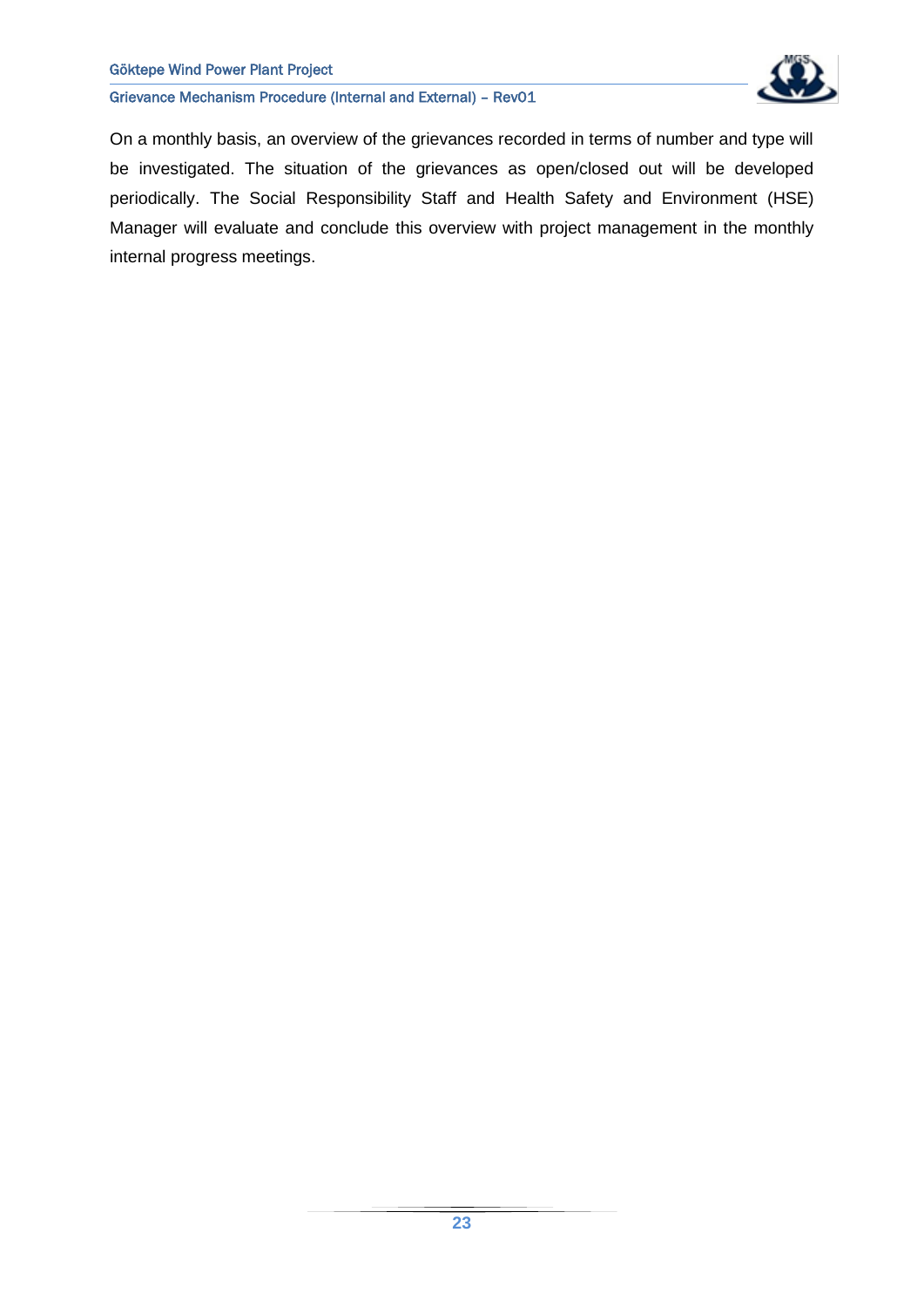

# <span id="page-24-0"></span>**APPENDICES**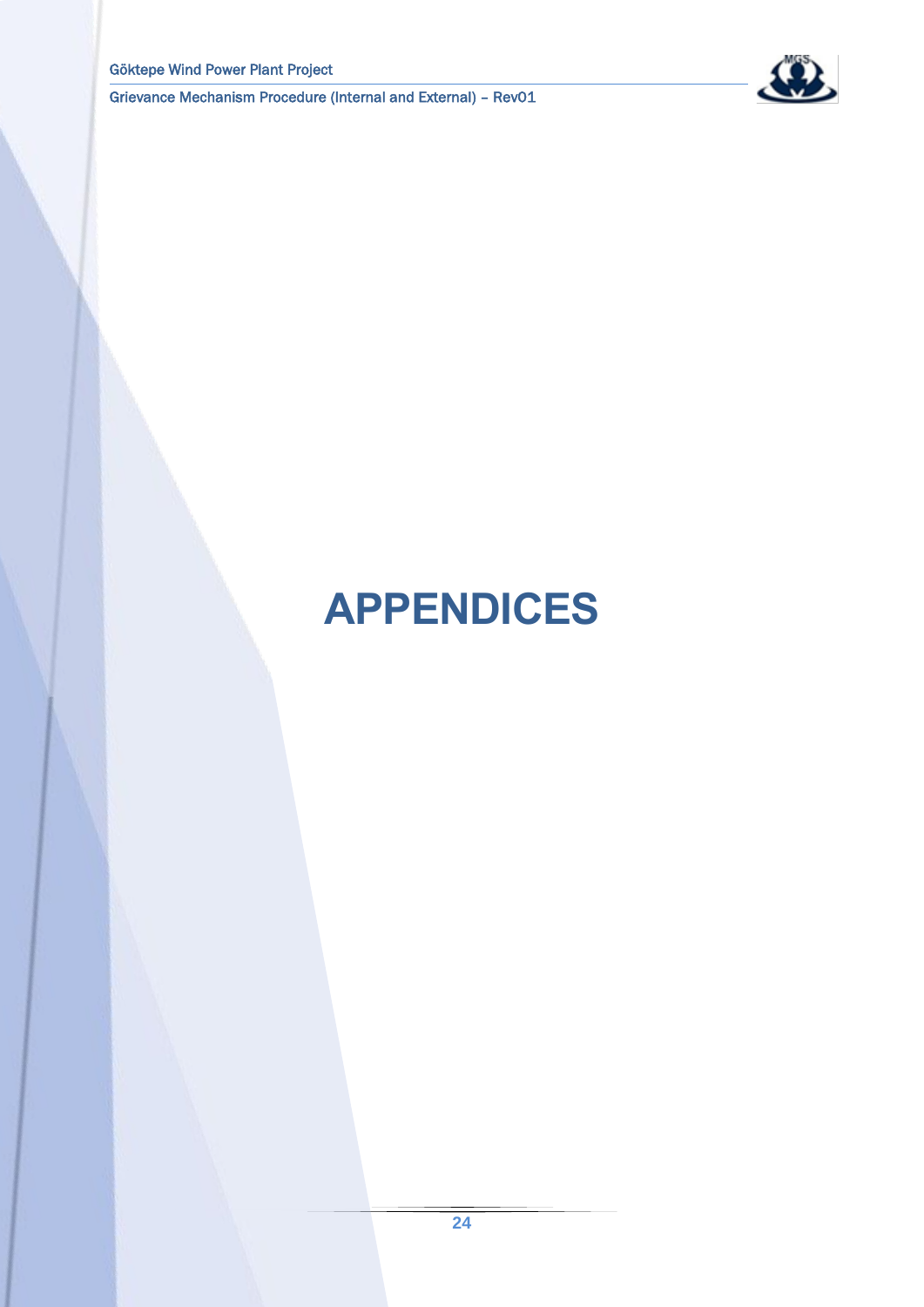

# **Appendix A: Complaint Register Form**

<span id="page-25-0"></span>

| <b>Grievance Form</b>                                                                                                                           |                                                                                                                                                        |       |            |  |
|-------------------------------------------------------------------------------------------------------------------------------------------------|--------------------------------------------------------------------------------------------------------------------------------------------------------|-------|------------|--|
| <b>Reference No:</b>                                                                                                                            |                                                                                                                                                        |       |            |  |
| <b>Full Name</b>                                                                                                                                |                                                                                                                                                        |       |            |  |
| Note: You can remain<br>anonymous if you<br>prefer or request not<br>to disclose your<br>identity to third parties<br>without your consent.     | □ wish to raise my grievance anonymously<br>□ request not to disclose my identity without my consent                                                   |       |            |  |
| <b>Contact Information</b>                                                                                                                      | <b>By Post:</b><br><b>Mailing address:</b>                                                                                                             |       |            |  |
| How the complainant wants to<br>be contacted (mail, telephone,<br>e-mail).                                                                      |                                                                                                                                                        |       |            |  |
|                                                                                                                                                 |                                                                                                                                                        |       |            |  |
|                                                                                                                                                 | $\Box$ I don't want to be contacted                                                                                                                    |       |            |  |
| <b>Details Related to Grievance:</b>                                                                                                            |                                                                                                                                                        |       |            |  |
| <b>Description of Incident or Grievance:</b><br>What happened? Where did it happen? Who did it<br>happen to? What is the result of the problem? |                                                                                                                                                        |       |            |  |
| Case summary:                                                                                                                                   |                                                                                                                                                        |       |            |  |
| Date of Incident/Grievance                                                                                                                      |                                                                                                                                                        |       |            |  |
|                                                                                                                                                 | One-time incident/grievance (Date ________<br>$\Box$<br>Happened more than once (how many times? ____)<br>Ш<br><b>On-going (Provide details)</b><br>U. |       |            |  |
| What would you like to see happen to resolve the problem?                                                                                       |                                                                                                                                                        |       |            |  |
|                                                                                                                                                 |                                                                                                                                                        |       |            |  |
| Only for internal usage: Status of complaint                                                                                                    |                                                                                                                                                        |       |            |  |
|                                                                                                                                                 |                                                                                                                                                        | Date: | Signature: |  |
| The complaint is closed by:                                                                                                                     |                                                                                                                                                        |       |            |  |
| Actions taken (Provide details):                                                                                                                |                                                                                                                                                        |       |            |  |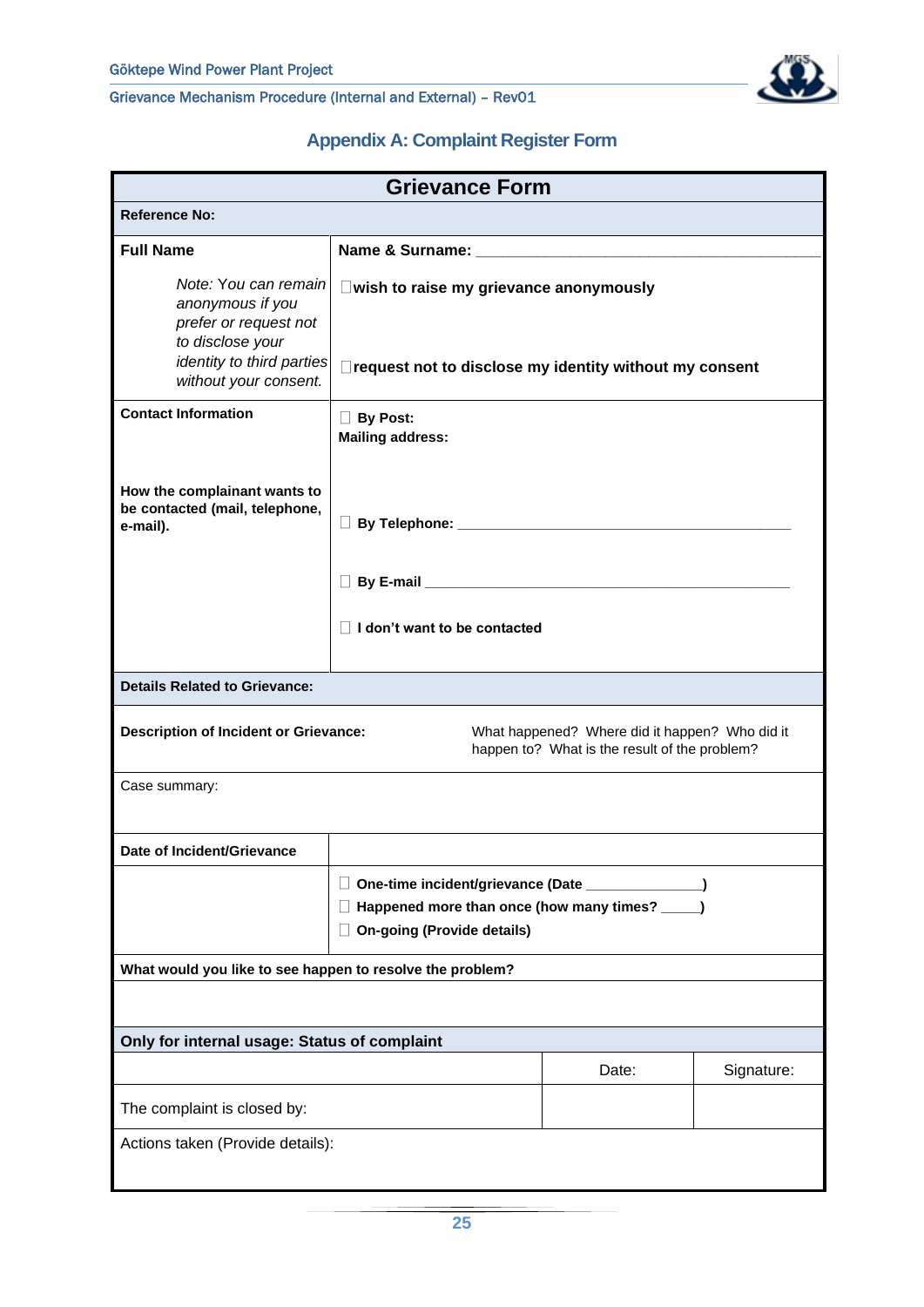

| <b>Şikayet Formu</b>                                                                                                                                              |                                                                                                                         |        |       |  |  |  |  |  |
|-------------------------------------------------------------------------------------------------------------------------------------------------------------------|-------------------------------------------------------------------------------------------------------------------------|--------|-------|--|--|--|--|--|
| <b>Referans No:</b>                                                                                                                                               |                                                                                                                         |        |       |  |  |  |  |  |
| <b>Tam İsim</b>                                                                                                                                                   |                                                                                                                         |        |       |  |  |  |  |  |
| Not: İsterseniz<br>anonim olarak<br>şikayette bulunabilir<br>veya onayınız<br>olmadan kimliğinizin<br>üçüncü taraflara<br>açıklanmamasını<br>talep edebilirsiniz. | □ anonim olarak şikayette bulunmak istiyorum<br>□onayım olmadan kimliğimin açıklanmamasını talep ediyorum               |        |       |  |  |  |  |  |
| İletişim Bilgileri                                                                                                                                                | $\Box$ Posta ile:<br>Posta adresi:                                                                                      |        |       |  |  |  |  |  |
| Şikayet sahibi kendisiyle nasıl<br>iletişime geçilmesini istiyor<br>(posta, telefon, e-posta).                                                                    |                                                                                                                         |        |       |  |  |  |  |  |
|                                                                                                                                                                   |                                                                                                                         |        |       |  |  |  |  |  |
|                                                                                                                                                                   | $\Box$ lletişime geçilmesini istemiyorum.                                                                               |        |       |  |  |  |  |  |
| Şikayete ilişkin Detaylar:                                                                                                                                        |                                                                                                                         |        |       |  |  |  |  |  |
| Olayın veya Şikayetin Tanımı:                                                                                                                                     | Ne oldu? Nerede oldu? Kime oldu? Sorunun sonucu<br>nedir?                                                               |        |       |  |  |  |  |  |
| Olayın özeti:                                                                                                                                                     |                                                                                                                         |        |       |  |  |  |  |  |
| Olay/Şikayet Tarihi                                                                                                                                               |                                                                                                                         |        |       |  |  |  |  |  |
|                                                                                                                                                                   | □ Tek seferlik olay/şikayet (Tarih ______________<br>Bir kereden fazla (kaç kere? ____)<br>Ц<br>Devamlı (Detaylandırın) |        |       |  |  |  |  |  |
| Sorunun çözümlenmesi için ne olmasını istersiniz?                                                                                                                 |                                                                                                                         |        |       |  |  |  |  |  |
|                                                                                                                                                                   |                                                                                                                         |        |       |  |  |  |  |  |
| Yanlızca dahili kullanım için: Şikayet durumu                                                                                                                     |                                                                                                                         |        |       |  |  |  |  |  |
|                                                                                                                                                                   |                                                                                                                         | Tarih: | Imza: |  |  |  |  |  |
|                                                                                                                                                                   |                                                                                                                         |        |       |  |  |  |  |  |
| Yapılan eylemler (Detaylandırın):                                                                                                                                 |                                                                                                                         |        |       |  |  |  |  |  |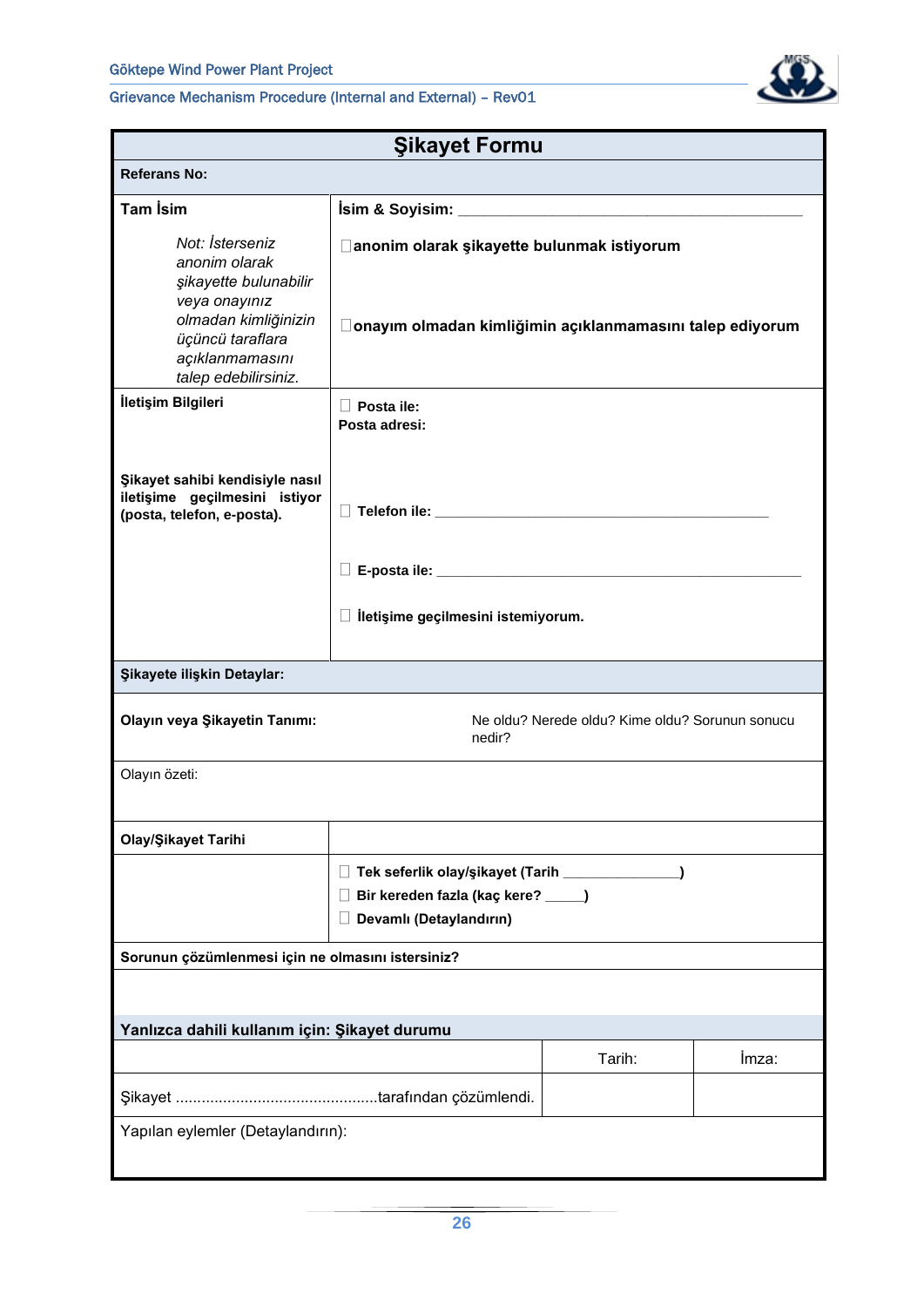

# **Appendix B: Consultation Form**

<span id="page-27-0"></span>

| <b>Toplantı Kayıt Formu/ Consultation Form</b>                                                                                                                                                                                                                                                                                                                                                                                                                                                              |                                                          |  |  |  |  |  |  |  |  |
|-------------------------------------------------------------------------------------------------------------------------------------------------------------------------------------------------------------------------------------------------------------------------------------------------------------------------------------------------------------------------------------------------------------------------------------------------------------------------------------------------------------|----------------------------------------------------------|--|--|--|--|--|--|--|--|
| Formu Dolduran Kişi /<br>Person filling out the form                                                                                                                                                                                                                                                                                                                                                                                                                                                        | Tarih /<br>Date:                                         |  |  |  |  |  |  |  |  |
| Toplant Gündemi /<br>Agenda of the Meeting                                                                                                                                                                                                                                                                                                                                                                                                                                                                  | Görüşme Kayıt No/<br><b>Consultation Register Number</b> |  |  |  |  |  |  |  |  |
| 1. Toplantı Bilgileri/ Meeting Info                                                                                                                                                                                                                                                                                                                                                                                                                                                                         |                                                          |  |  |  |  |  |  |  |  |
| Name of Authorized<br>İletişim Şekli /<br>Person:<br>Form of Communication:<br>İstişare Edilen Kurum /<br>Telefon-Ücretsiz Hat /<br>П<br><b>Institution Consulted</b><br>Phone-Free Phone Line<br>Telefon /<br>İstişare Toplantısı /<br>П<br>Telephone:<br><b>Consultation Meeting</b><br>Adres/<br>Website / E-mail<br>П<br>Address:<br>Web Sitesi / E-posta<br>Köy - İlçe - İl<br>Diğer (Açıklayın) /<br>П<br>Village -District -Province:<br>Other (Specify)<br>Paydaş Tipi / Consultee/Stakeholder Type |                                                          |  |  |  |  |  |  |  |  |
| 2. İstişare Detayları/ Details of Consultation<br>Projeye Iliskin Sorular / Questions regarding the project :                                                                                                                                                                                                                                                                                                                                                                                               |                                                          |  |  |  |  |  |  |  |  |
| Kaygılar & Geri bildirimler / Concerns & Feedbacks :<br>Özel Notlar (Formu<br>dolduran kişinin<br>düşünceleri)                                                                                                                                                                                                                                                                                                                                                                                              |                                                          |  |  |  |  |  |  |  |  |